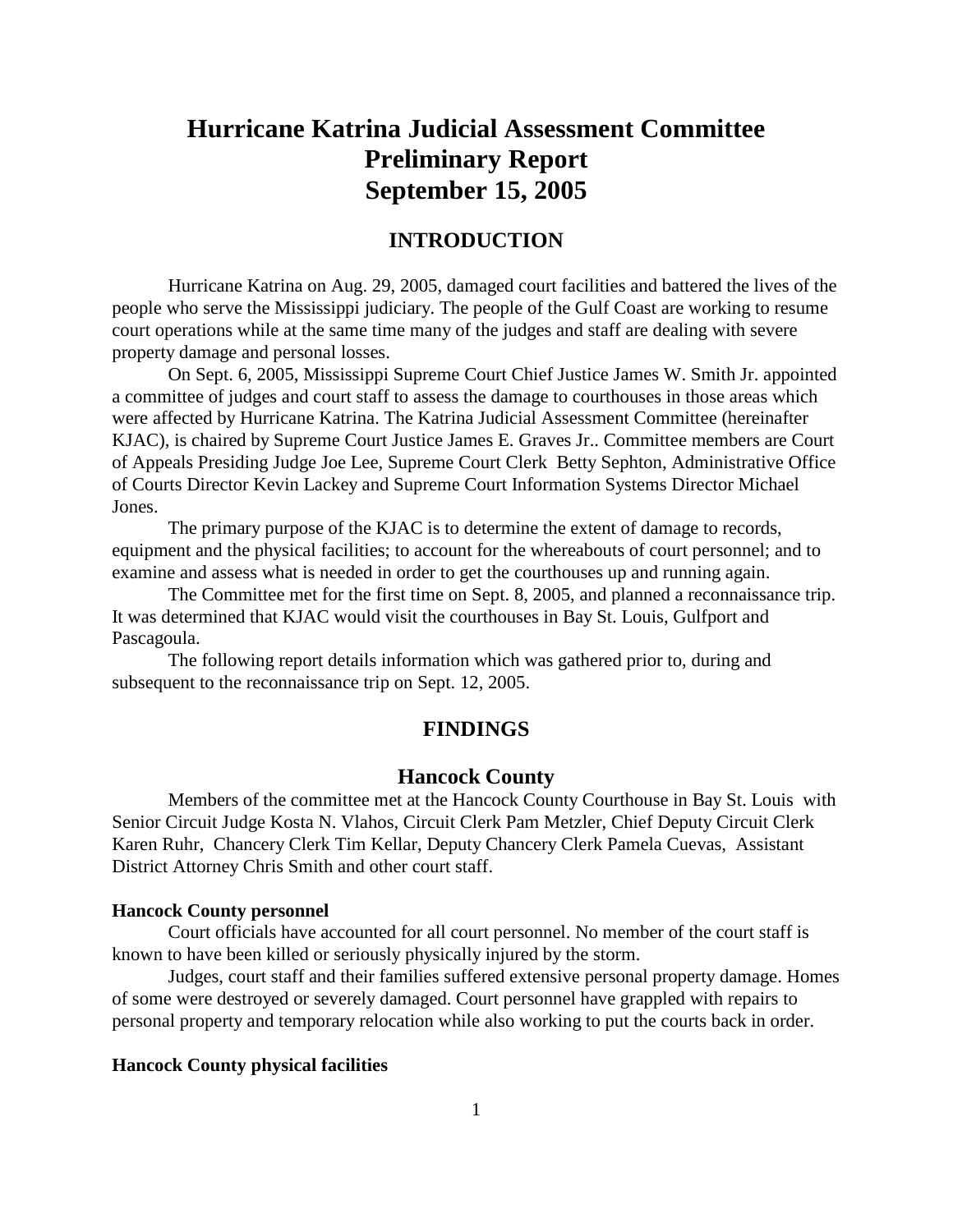The Hancock County Courthouse was severely damaged. The structure has roof damage, and flooding from blowing rain and the storm surge soaked some parts of the building. Windows were blown out. Mud cakes some floor surfaces. Mold grows on the ceiling in the office of the Chancery Court Clerk. The second floor courtroom, which was renovated several years ago, sustained heavy damage and is not useable at this time. The ceiling is gone, exposing the underside of the roof. Debris from the storm's aftermath litters the floor. There are no utilities at the courthouse.

Repairs to the building are underway. As the committee toured the courthouse, National Guard workers hammered and pried loose ruined carpets and wet sheetrock and hauled debris outside. Litter from the debris removal is piled high outside the courthouse.

#### **Court operations – Hancock County Circuit Court**

The Circuit Court is unable to hold court in the heavily damaged facilities. The office of the Circuit Court Clerk is not able to accept filings or conduct any other court business.

Hancock County Circuit Court Clerk Pam Metzler estimated that it could be 30 to 60 days before the Circuit Court system can function in Hancock County. She expressed concern about being able to accept filings and issue marriage licenses. She also noted that the qualifying deadline has passed for candidates seeking office on the local school board.

Metzler suggested opening a satellite office in space occupied by the Tax Assessor in the Kiln, or even setting up a temporary office on that public property in the Kiln. She also suggested the possibility of allowing pleadings in Hancock County cases to be accepted for filing at the Stone County Courthouse.

Judge Vlahos has suggested hearing Hancock County Circuit Court proceedings at the Stone County Courthouse in Wiggins. Three courtrooms are available there, including the Circuit, Chancery and Justice Court facilities. Hancock, Stone and Harrison counties are all in the 2nd Circuit Court District.

Damage to homes and businesses in Hancock County is so extensive that judges and court staff believe that juries cannot be drawn from the county in the near future.

Judge Vlahos suggested the possibility of seeking legislation which would give the court authority to utilize jurors from Stone County to hear Hancock County cases, or to draw jurors from the entire district, similar to the jury pools drawn by the federal district courts.

The District Attorney's office sustained damage, but prosecutors are available to handle court business.

#### **Court records – Hancock County Circuit Court**

Metzler said court records from recent years are dry and in good condition, although water came into the office. Old files from the early 1980s were stored in the old Hancock County Jail, which took on water.

#### **Equipment – Hancock County Circuit Court**

The Circuit Court uses Delta's case management system on an AS/400. The system did not receive damage and was relocated to Simpson County and is currently being used to do payroll.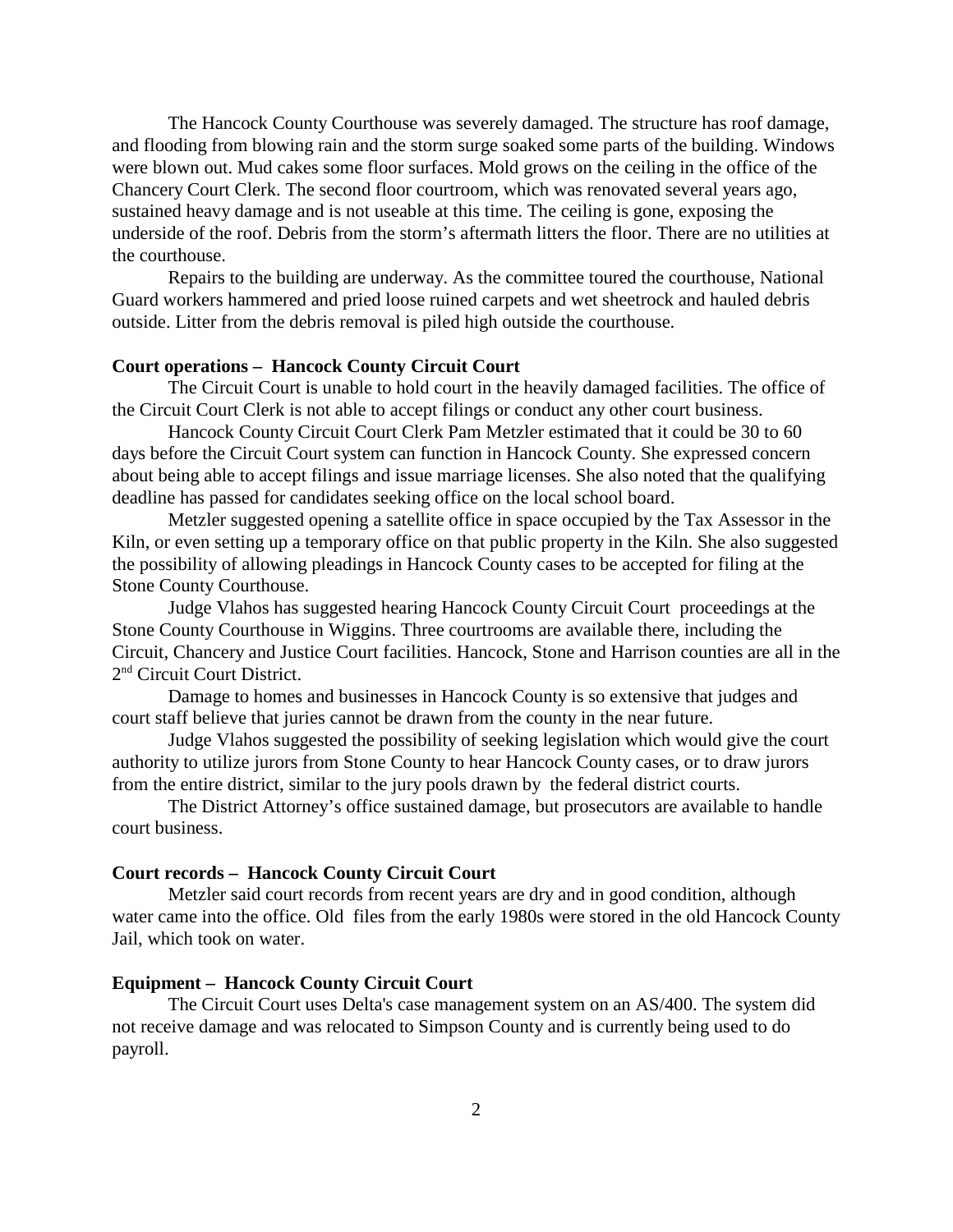In the Circuit Clerk's office, approximately seven personal computers and seven desktop printers showed no visible signs of damage.

#### **Court operations – Hancock County Chancery Court**

The Chancery Court is unable to hold court in the heavily damaged facilities. The office of the Circuit Court Clerk is not able to accept filings, make copies of records or conduct any other court business.

#### **Court records – Hancock County Chancery Court**

Hancock County Chancery Court Clerk Timothy Kellar reported water damage to Chancery Court records. The Chancery Court did not use an electronic case management system. Kellar and members or his staff are working to dry the paper records. Large numbers of ledger books turned on end are clustered in a central hallway to dry. Mold was noted growing on the cover of one ledger book sitting out to dry. Two books that contained cattle brands were destroyed.

Land records through 2003 are copied onto microfiche. However, the land records from 2004 through March 2005 have not been archived into any non-paper format.

The Hancock County Chancery Court began an imaging project in March 2005 to image the land records using LDI Imaging systems. The image data was stored on an AS/400 that was located at the Tax Collector's office. However, the condition of the AS/400 and the data was unknown at the time of the committee's visit. The imaging vendor was scheduled to be on site Sept. 12 to evaluate the system. The physical location of backup tapes or microfiche was not identified.

Chancery Court records dating before 1994 are stored in the old Hancock County Jail, which flooded. The clerk's staff has not yet been able to get into that facility to determine the condition of those old records.

#### **Equipment – Hancock County Chancery Court**

The Hancock County Chancery Court has approximately 13 PCs, four network printers, four desktop printers, one scanner, and three non-network copiers. Most equipment on the first floor displayed signs of being exposed to water.

It may be possible to replace some of the damaged equipment with models which have been taken out of service at the Supreme Court. If needed, older spare computers (P4-1.4, Windows 98SE), older scanners, and older HP network/desktop printer are available. However, no spare copiers or network equipment are available. It may be possible to place the Chancery Court on the Youth Court network while the Chancery Court operates at the temporary location. This would offer a temporary solution by consolidating resources without requiring immediate purchases of new network equipment for the Chancery Court.

#### **Hancock County Youth Court**

The committee was unable to visit the Hancock County Youth Court facility, which was locked. A police officer reported that the building was inundated by three feet of water. Court operations will have to be temporarily relocated because of the water damage.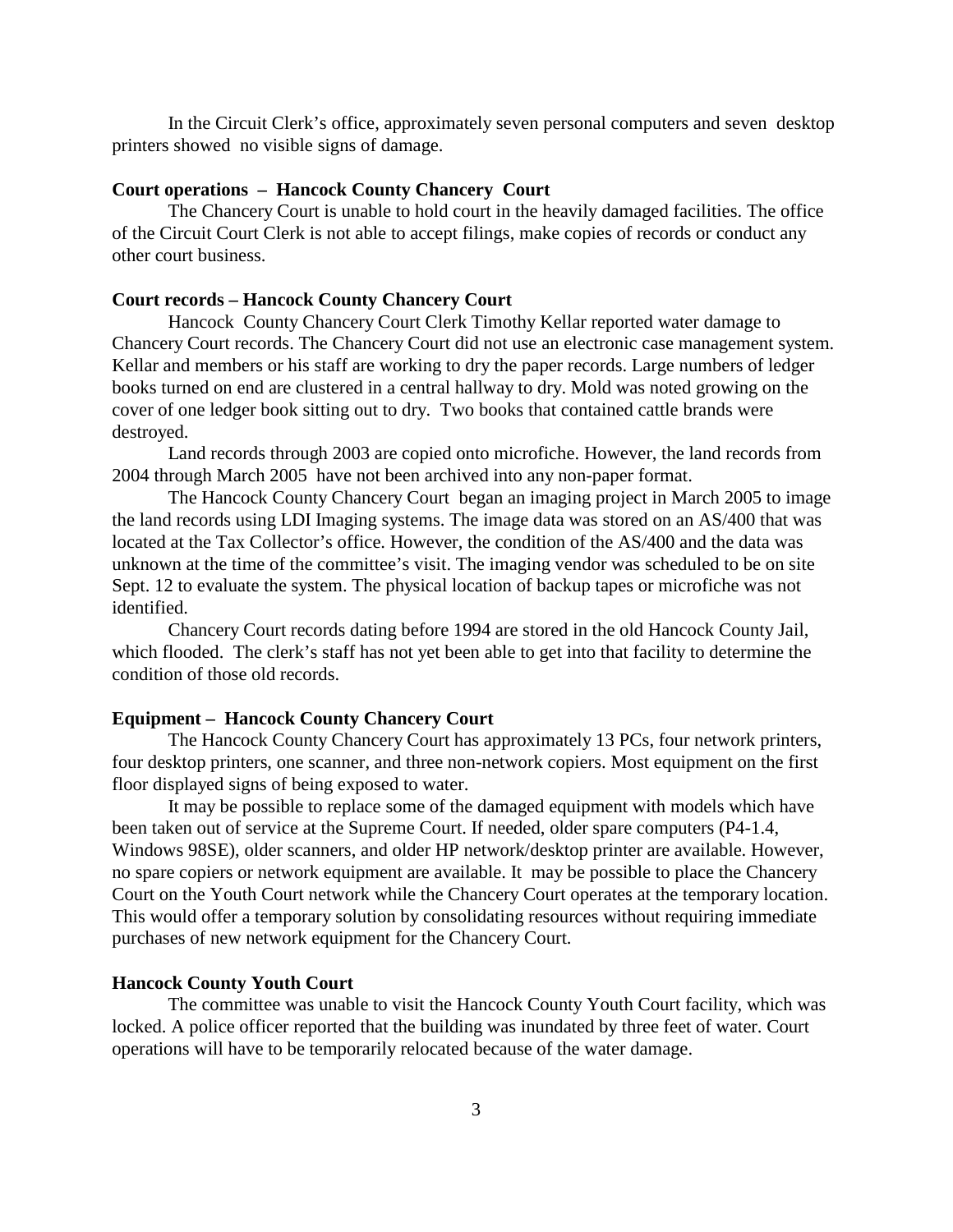The Youth Court has been using the MYCIDS case management system since October 2003, with the data files located at the MS Supreme Court.

The Youth Court had six computers, two laptops, three printers, two scanners, two wireless bridges with antennas, one wireless access point, and other wireless network components with the external equipment. Most equipment is assumed to have suffered major water damage.

## **Harrison County**

Members of the committee met with about 25 court officials and staff at the Harrison County Courthouse in Gulfport. In attendance were Circuit Judge Kosta N. Vlahos, Circuit Judge Jerry O. Terry, Circuit Judge Stephen B. Simpson, Circuit Judge Roger T. Clark, Chancery Judge Jim Persons, Chancery Judge Carter Bise, Chancery Judge Sandy Steckler, Harrison County Circuit Clerk Gayle Parker, Board of Supervisors Attorney Joe Meadows, Justice Court Judge Bruce Roberts and numerous court staff members.

Harrison County has two judicial districts. The Gulfport Courthouse is in the First Judicial District; the Biloxi Courthouse is in the Second Judicial District. The committee toured the Gulfport courthouse. The committee received information about the Biloxi Courthouse but did not visit it.

#### **Harrison County personnel**

Harrison County Circuit Court Clerk Gayle Parker noted that her staff has been unable to contact two part-time staff members. All judges and full-time court staff are accounted for and report no serious physical injuries.

Judges, court staff and their families suffered extensive personal property damage. Homes of some were destroyed or severely damaged. Court personnel have had to divide their time between home repairs and other personal losses while also working to put the courts back in order.

#### **Harrison County physical facilities**

The Gulfport Courthouse had only slight water damage from minor leaks. One judge reported minor water damage in an office. Hurricane panels that were battened down over the windows helped prevent breakage. Power and water service are functioning.

The Biloxi Courthouse had damage to a County Court courtroom.

#### **Emergency operations affect court business**

The Circuit, Chancery and County courts have not resumed normal functioning because the Gulfport Courthouse is being used as an emergency operations base for much of the rescue and recovery efforts in Harrison County. Banks of public telephones are set up in the downstairs lobby to accommodate people who have no telephone service. Meals are being served to emergency workers on the courthouse parking lot, with many people eating their meals on the first floor of the courthouse. It is unclear when the emergency operations efforts will wind down.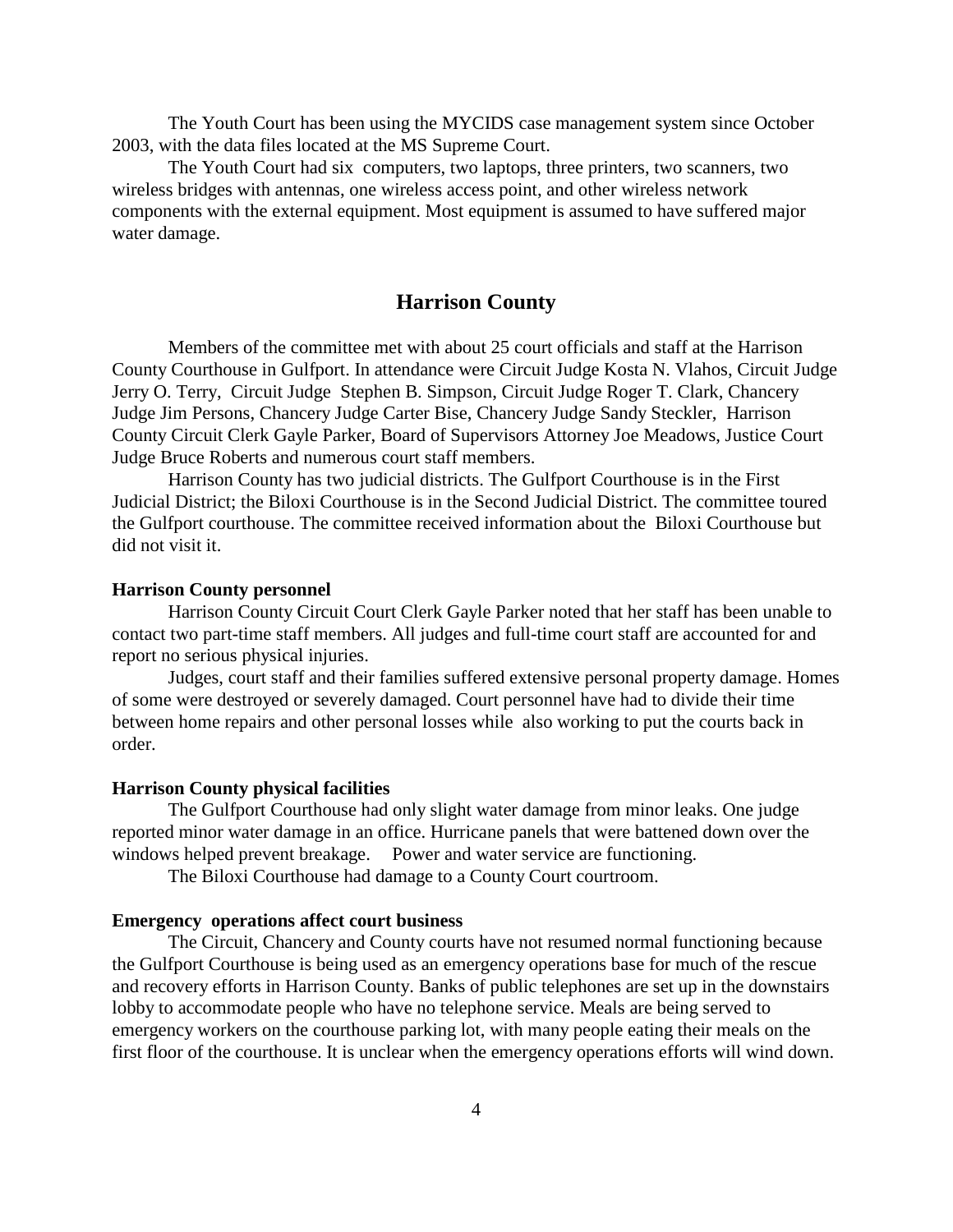#### **Court operations** – **Harrison County Circuit Court**

The Harrison County Circuit Clerk's office in Gulfport is open for business, accepting litigation filings, issuing marriage licenses, accepting voter registration and all other functions, said Circuit Clerk Gayle Parker. The Circuit Clerk's office also accepts filings for County Court.

A Second Circuit Court District order signed by the four Circuit Court judges and dated Monday, Sept. 12, noted that all motions, trials and hearings previously scheduled between Aug. 29 and Oct. 31 shall be rescheduled as soon as is practical.

Deadlines in Circuit Court are suspended until Oct. 31 or until further order of the Circuit Court for filing motions, complying with litigation discovery, and filing appeals from County Court and administrative agencies.

The circuit judges noted that the extensions do not apply to statutes of limitations.

Harrison County Circuit Court judges are available to reschedule bench trials and hearings. Circuit judges in Harrison County plan to be in full operation by Monday, Sept. 19, Judge Vlahos said.

Circuit Court administrators will make arrangements for the locations for conducting court hearings. Some matters from Harrison County may be heard at the Stone County Courthouse in Wiggins. The Stone County Courthouse was undamaged, and three courtrooms, including the Justice Court courtroom, are available. Judges expect to coordinate their schedules to accommodate hearings. Harrison, Hancock and Stone counties are in the 2<sup>nd</sup> Circuit Court District and the 8<sup>th</sup> Chancery Court District.

Circuit Court administrators in Harrison County staffed their offices in Gulfport 10 a.m. to 3 p.m. during the week of Sept. 12-16.Circuit Court Administrator numbers for criminal matters are 228-865-4220 and 228-865-4104, and for civil cases, 228-865-4006.

Circuit Court judges are unable to conduct jury trials in Harrison County. The hurricane caused such severe damage to homes and businesses and displaced so many people that judges don't believe there are enough people available for jury service, said Judges Vlahos and Simpson.

"The judges realize it is going to be many months before we can call jurors," Judge Vlahos said.

Circuit Court judges said they don't feel that they need the assistance of judges from other districts to hear cases. Said Judge Vlahos: "I've got some problems. We can still carry the load."

The District Attorney's office is operational and prosecutors are available. At least five public defenders are available to handle court business.

Some criminal proceedings may be conducted at jail facilities to avoid problems with prisoner transport, said Judge Simpson. Judge Vlahos noted that more than 70 prisoners are being held awaiting revocation hearings, including many in a jail outside the county. Scheduling these hearings is a concern because of the need to open the jail space.

Judge Simpson noted that the damage to lawyers' offices and homes may have a more significant impact on the court's ability to conduct proceedings than will the damage to the homes and property of judges and court staff. "Their ability to do any meaningful work is going to be worse than ours," Judge Simpson said.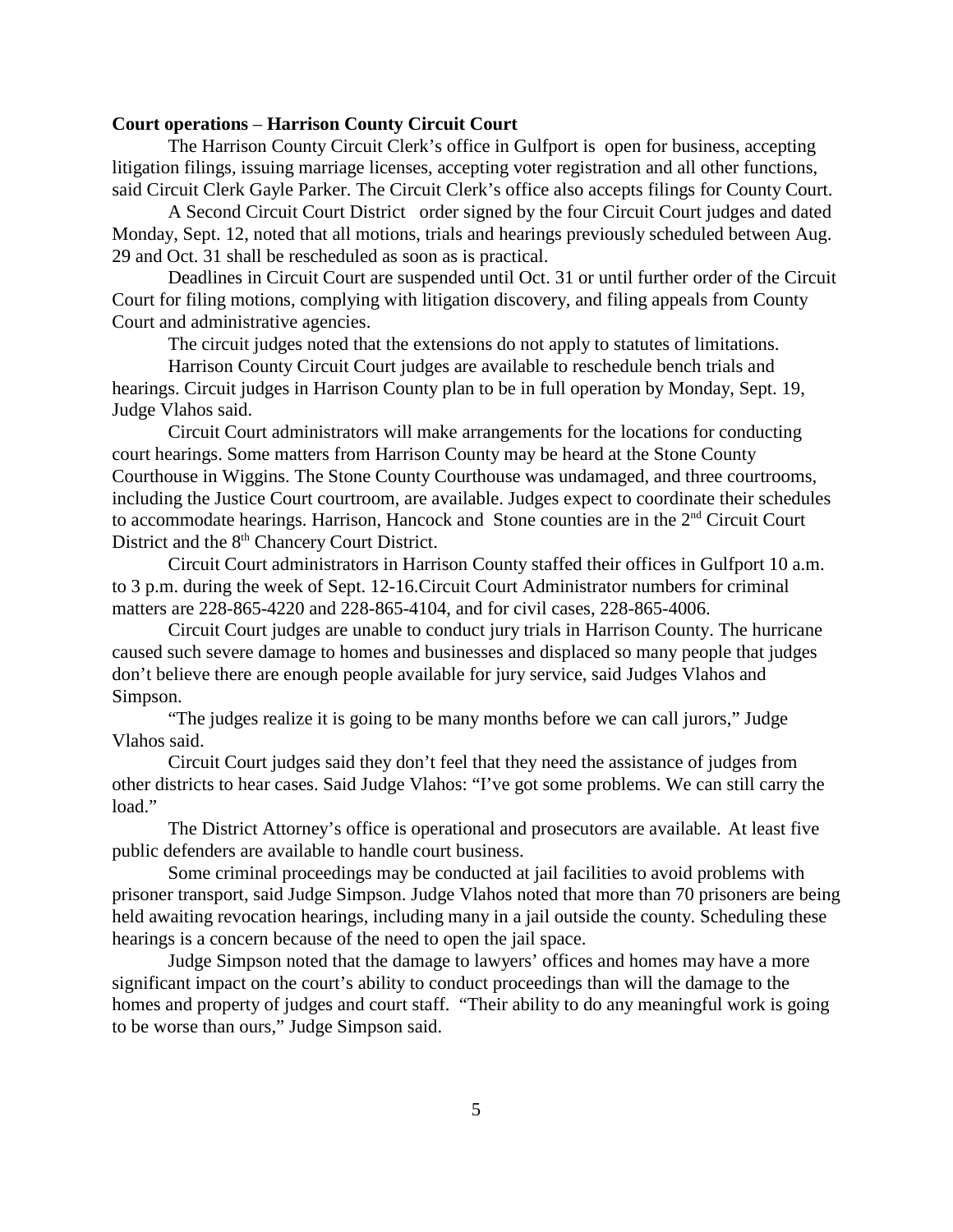#### **Harrison County Drug Court**

The Harrison County Drug Court has been unable to meet since the hurricane. Judge Simpson said he expects the relapse rate of Drug Court participants to increase without the support of regular meetings with judges and court staff.

#### **Court records – Harrison County Circuit Court**

Circuit and County Court records are undamaged at courthouses in Gulfport and Biloxi, according to Harrison County Circuit Clerk Gayle Parker. The courts utilize computerized case management systems.

#### **Equipment – Harrison County Circuit Court**

Court equipment is undamaged.

#### **Court operations – Harrison County Chancery Court**

The Harrison County Chancery Court Clerk's office in Gulfport is expected to be fully functioning by Monday, Sept. 19, said Deputy Chancery Clerk Janice Daams. Emergency Chancery Court matters have been accepted by chancellors and treated as filed, said Judge Jim Persons

Lawyers needing to reschedule matters in Chancery Court may contact the Chancery Court Administrator at 228-865-4008. People who have emergency matters in Chancery Court the week of Sept. 12-16 should contact a Chancery Court Administrator, who will get in contact with a judge.

Chancery judges of the  $8<sup>th</sup>$  Chancery District of Hancock, Harrison and Stone counties during the week of Sept. 12-16 had at least one judge available at the Gulfport Courthouse during business hours to handle any matter, said Chancellor Jim Persons. The chancellor who is available would handle any urgent matter, no matter to which judge the case was originally assigned.

The Chancery Court in Harrison County is expected to return to a regular business schedule at the Gulfport Courthouse starting Monday, Sept. 19.

Chancery Court administrators will make arrangements for the locations for conducting court hearings. Some matters from Harrison county may be heard at the Stone County Courthouse in Wiggins. The Stone County Courthouse was undamaged, and three courtrooms, including the Justice Court courtroom, are available. Judges expect to coordinate their schedules to accommodate hearings. Harrison, Hancock and Stone counties are in the 8<sup>th</sup> Chancery Court District and the 2nd Circuit Court District.

Chancery Court judges said they don't feel that they need the assistance of judges from other districts to hear cases.

Chancery Judges have experienced problems with civil commitments of people needing mental health treatment. Facilities which have housed those people are gone, and the courts have experienced problems with delays in getting people accepted at the state mental hospital.

Said Judge Persons: "We need some way to get these patients out of here, either to another county upstate or to the state mental institution....That is a pressing human need here.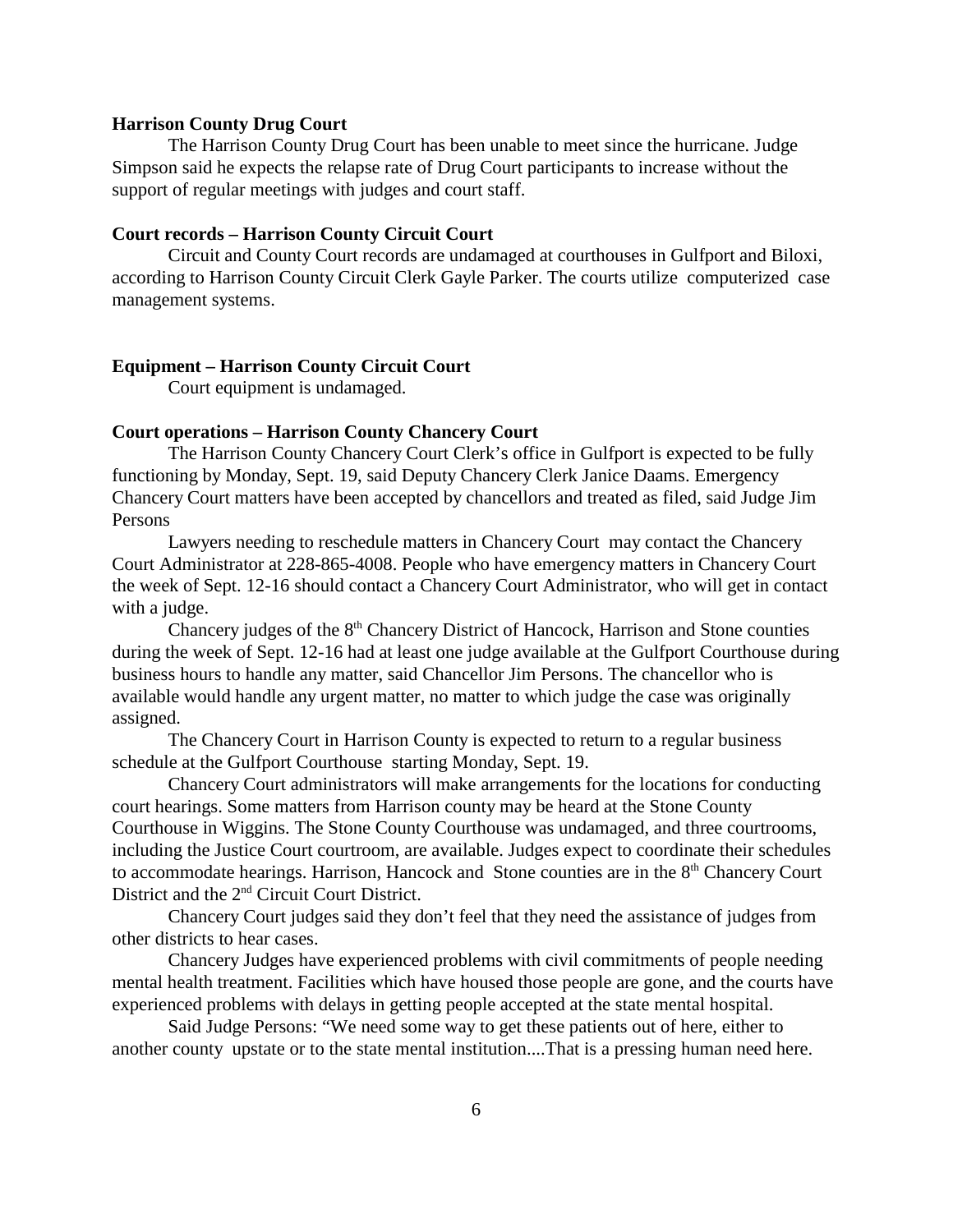We don't have a place to keep these people."

### **Court records – Harrison County Chancery Court**

Chancery Court records are undamaged at courthouses in Gulfport and Biloxi. The courts utilize computerized case management systems. Land records have been stored electronically since 2004.

Harrison County Board of Supervisors Attorney Joe Meadows noted that the records vault has no air conditioning. Many lawyers have inquired about getting access to records stored there so that they may do title searches and close loans.

#### **Equipment – Harrison County Chancery Court**

Court equipment is undamaged.

#### **Harrison County Youth Court**

The Harrison County Youth Court facility had no major wind or water damage. However, the court is not fully functional at this time because of the displacement of staff.

#### **Jackson County**

Members of the committee met with Circuit Judge Kathy King Jackson, Circuit Judge Robert Krebs, Chancery Court Judge Randy Pierce, Chancery Court Clerk Terry Miller, County Court Judge Larry Wilson, and Sheriff Mike Byrd.

#### **Jackson County personnel**

Court officials have accounted for all court personnel. No member of the court staff is known to have been killed or seriously physically injured by the storm.

Judges, court staff and their families suffered personal property damage. Court personnel have dealt with repairs to personal property and temporary relocation while also working to put the courts back in order.

#### **Jackson County physical facilities**

The Jackson County Courthouse, which is about 10 years old, received extensive flood damage. The first floor of the Jackson County Courthouse, which houses the Chancery Court Clerk's Office and Chancery Courtrooms, was heavily damaged by flood waters. Floors in the Chancery Clerk's office are still covered with wet mud.

Repairs are underway. Interior walls of chancellors' courtrooms on the first floor are stripped down to the metal framework about three feet above the floor, and soaked flooring has been removed. Masked workers carted out wheelbarrows of sheetrock and debris during the Committee's visit. Debris is stacked high in garbage bags outside the courthouse.

The second floor also received water damage. The sprinkler system came on when power was restored, flooding the second floor, which houses the Circuit Court operations. Industrial size humidifiers are working in second floor courtrooms to dry the stained and soaked carpeting. Food, supplies and several mattresses left over from the building's use as an emergency shelter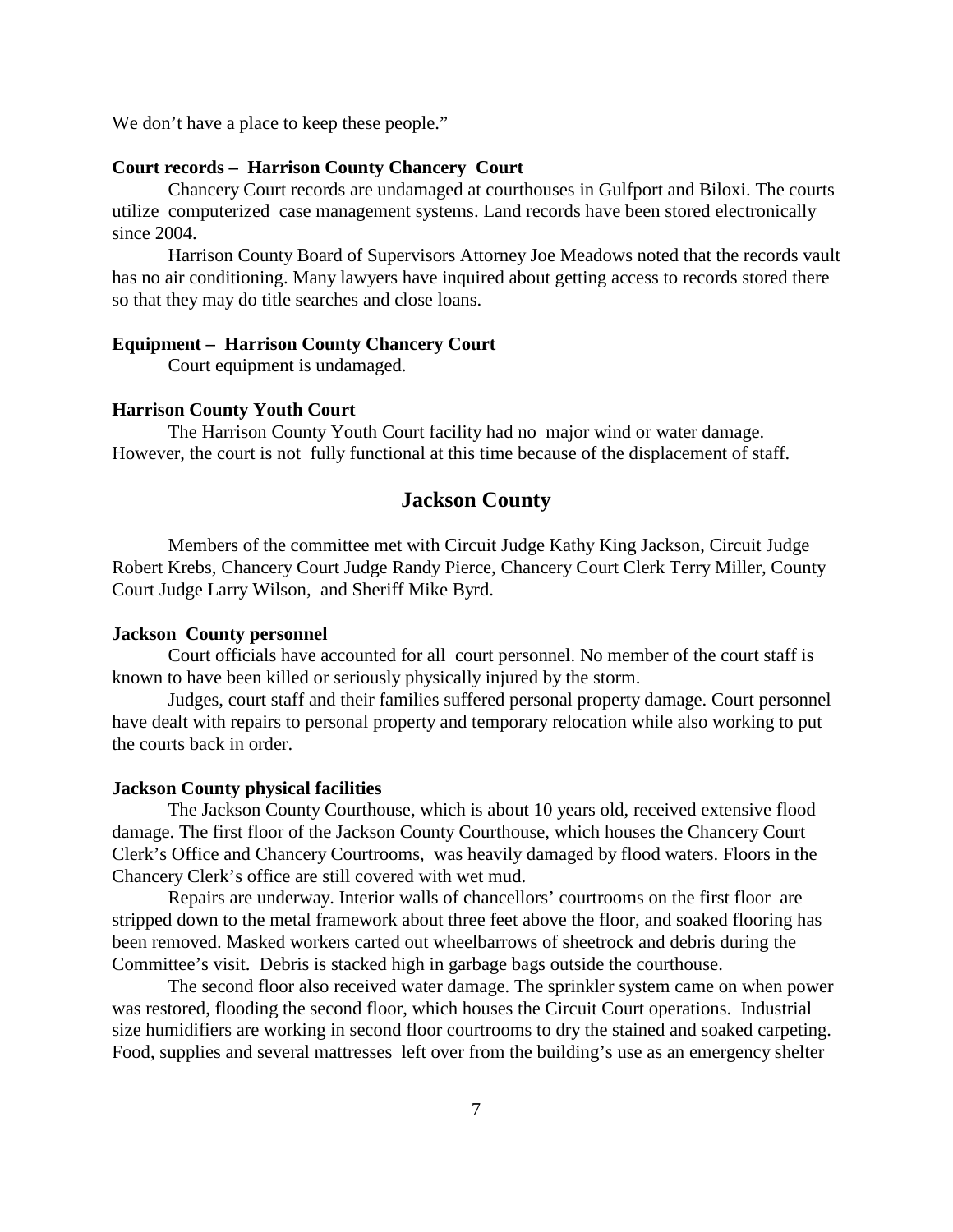still litter the foyer and second floor hallway.

#### **Court operations** – **Jackson County Circuit Court**

The Circuit and County Courts are unable to open for business at the courthouse. County officials don't want anyone in the courthouse facility at this time because extensive repair work is underway, said Circuit Judge Kathy King Jackson. The work is expected to take three to four weeks. The Circuit and County courts will temporarily relocate to the Civic Center. Circuit Clerk Joe Martin is accepting filings at a temporary location at the old courthouse, Judge Jackson said.

Judge Jackson and Circuit Judge Robert Krebs said they expect to be able to resume hearings and bench trials in October. They expect that jury trials will be delayed until January.

#### **Court records – Jackson County Circuit Court**

Judge Jackson said active files of the Circuit Court Clerk are fine. Old files and old case evidence were stored in a separate location which flooded. The Circuit Court has a computerized case management system.

#### **Equipment – Jackson County Circuit Court**

Equipment is operable, although it was exposed to water from sprinklers. The Jackson County I.T. department controls and maintains equipment. The I.T. department received water damage.

#### **Court operations – Jackson County Chancery Court**

Chancery Court judges have no courtrooms in which to conduct proceedings. Jackson County Chancery Clerk Terry Miller has inquired with the Administrative Office of Courts about the possibility of getting two double-wide mobile homes to serve as courtrooms. He would like to see the temporary facilities funded by the Federal Emergency Management Agency.

Miller on Sept. 15 reported that the office of the Chancery Court Clerk is accepting filings at a temporary location at the Fairgrounds.

#### **Court records – Jackson County Chancery Court**

Records of the Jackson County Chancery Court Clerk's office received water damage, although the total extent of records damage and loss has yet to be determined. Water rose to more than 18 inches in the courthouse. Paper files sit in open drawers drying. Mud coats the floors.

Land records are at a separate location in the Brumfield Building, which was flooded by two or three feet of water, according to Miller. The land records were damaged but were archived on microfiche. Miller stated that most records could be reproduced. However, the location of tape backups and microfiche was not identified.

Miller has consulted with the Department of Archives and History about how to restore and conserve the files.

#### **Equipment – Jackson County Chancery Court**

Equipment on the first floor was inundated by the flood waters.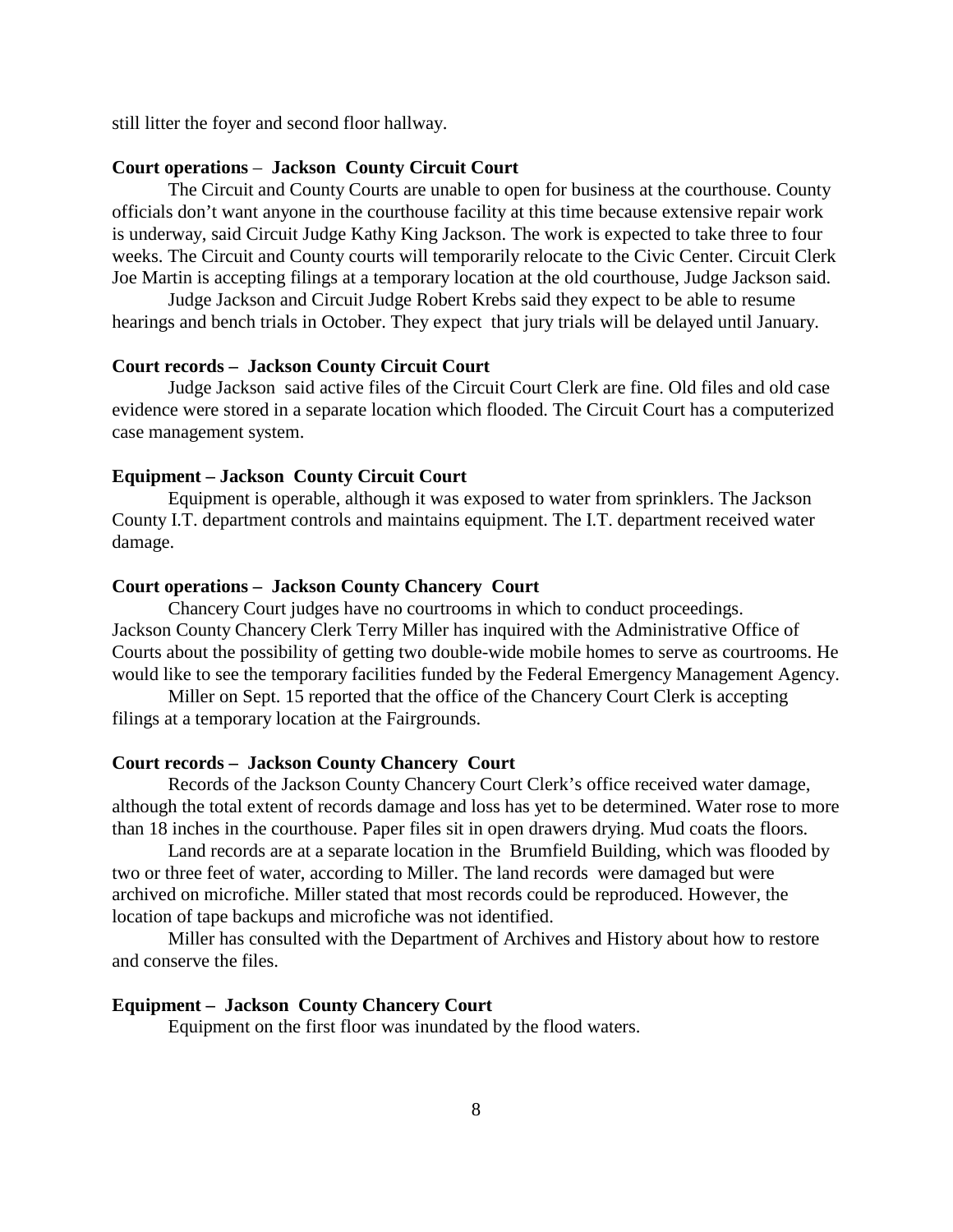#### **19th Circuit Court District Drug Courts**

Drug Courts have met in Greene and George counties, Judge Jackson said. She expected to meet within days with participants in the Jackson County Drug Court. One woman in the program came to the courthouse looking for someone to whom to pay an installment on her fine, Judge Jackson said.

#### **Jackson County Youth Court**

Jackson County Youth Court reported no damage other than loss of Internet access. The court is continuing to operate.

## **Preliminary damage reports from other counties**

The Administrative Office of Courts conducted a telephone survey of officials in some other south Mississippi counties. Here is an overview:

#### **Adams County**

Courts were operating as normal.

#### **Amite County**

Courts were operating as normal.

#### **Clarke County**

Courts were operating as normal.

#### **Covington County**

Courts were operating as normal.

#### **Forrest County**

Courts were operating as normal**.** 

#### **Franklin County**

Courts were operating as normal.

#### **George County**

Courts were operating as normal.

#### **Greene County**

Courts were operating as normal.

#### **Jasper County**

Courts were operating as normal.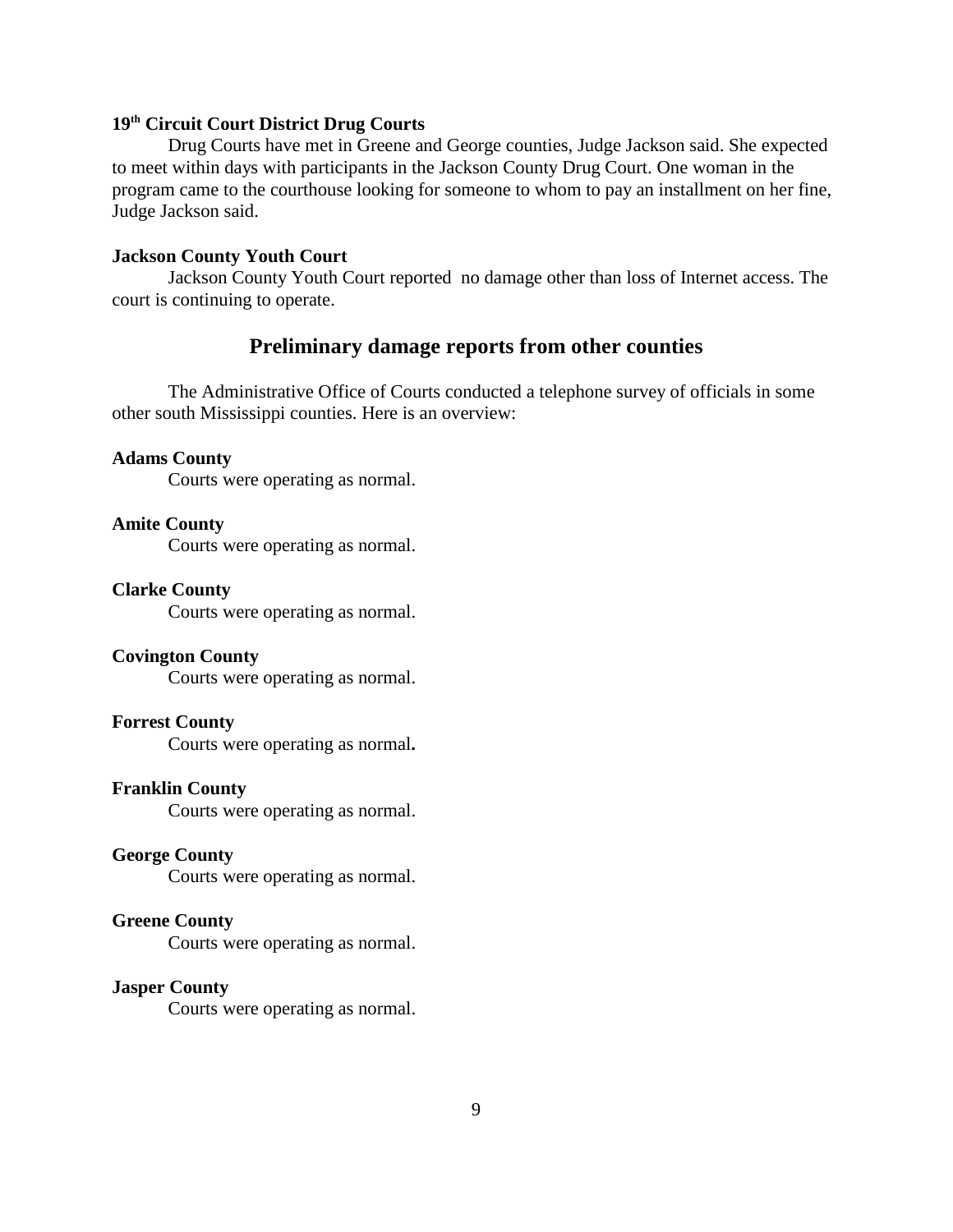#### **Jefferson Davis County**

Some Circuit Court proceedings were rescheduled.

#### **Jones County**

The Jones County Court facility sustained damage, and the court will use the Circuit Court courtroom until repairs are made. Jones County Court Judge Gaylon Harper on Sept. 12 entered a general order directing that all matters set for the September 2005 term of County Court for the Second Judicial District of Jones County shall be continued until further order of the court. Anyone experiencing extraordinary circumstances which would necessitate a hearing during the September term was directed to contact the court administrator at 601-649-7500.

#### **Lamar County**

The County courtroom was damaged. Proceedings will be conducted in the Chancery Court building.

#### **Lauderdale County**

Water got into the basement of the courthouse, but it did not affect court operations.

#### **Lawrence County**

Courts were operating as normal.

#### **Lincoln County**

Chancery Court postponed two weeks of court. Circuit Court rescheduled proceedings from the week of the storm.

#### **Marion County**

Courts were operating as normal.

#### **Pearl River**

Court proceedings scheduled for the week after the storm were postponed and had not yet been rescheduled.

#### **Perry County**

The courthouse closed for a brief period because there was no air conditioning.

#### **Pike County**

The courthouse lost telephone service, but nothing had to be rescheduled.

#### **Simpson County**

Some Circuit Court proceedings were rescheduled to Oct. 3.

#### **Smith County**

Courts were operating as normal.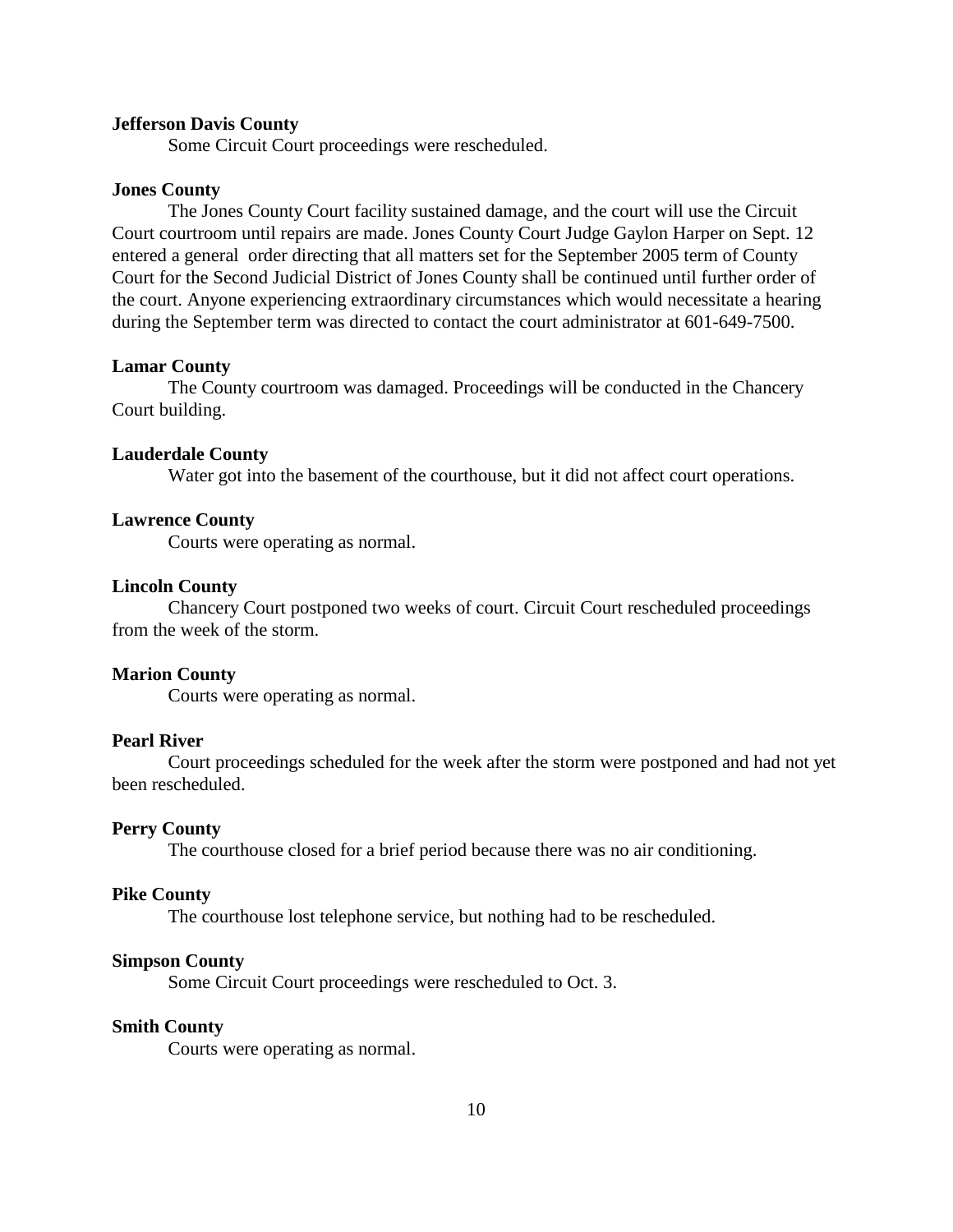#### **Walthall County**

Courts were operating as normal.

#### **Wayne County**

Courts were operating as normal.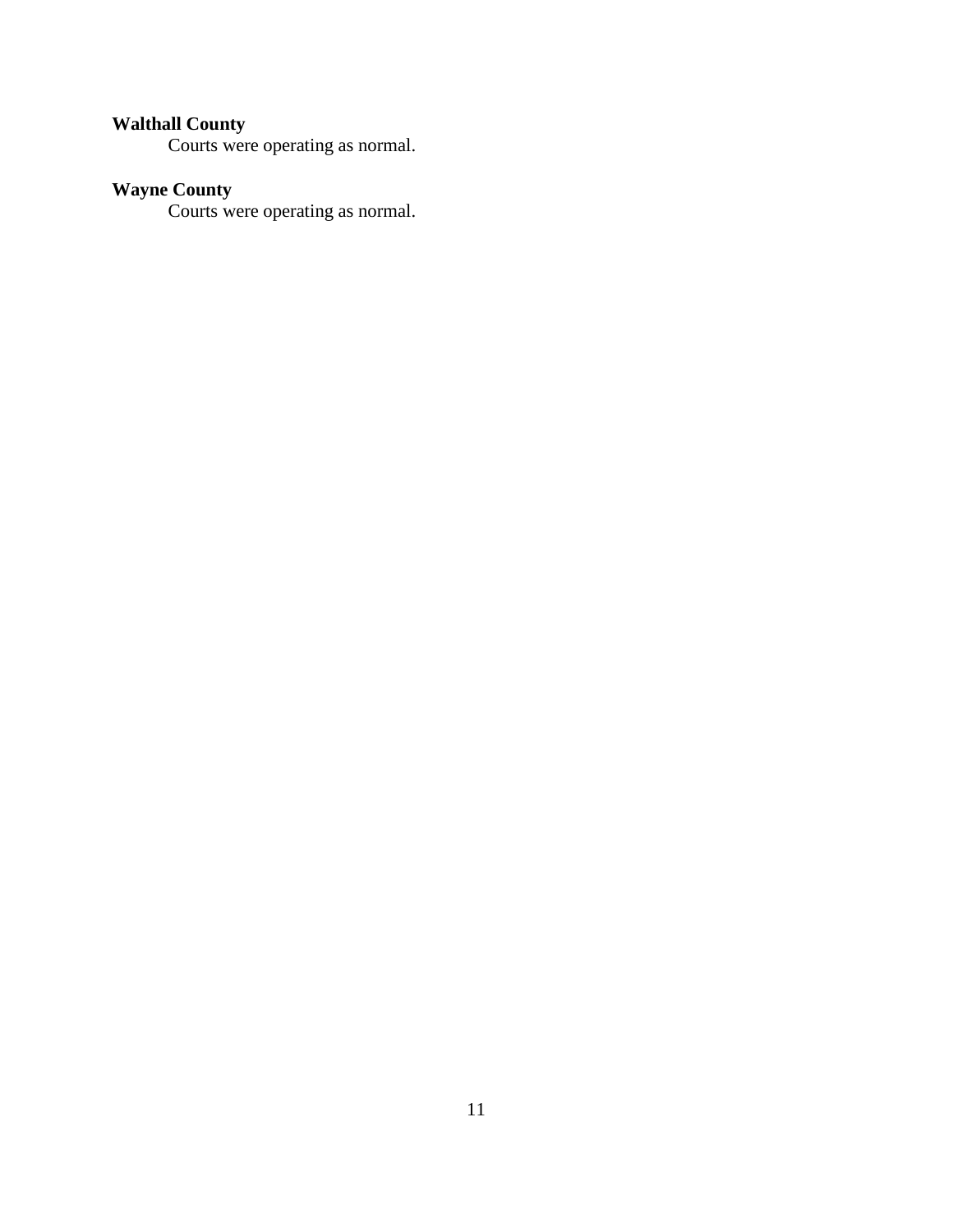## **RECOMMENDATIONS**

1. Emergency administrative orders have been issued by the Mississippi Supreme Court; the Second Circuit Court District of Harrison, Hancock and Stone counties; and the Jones County Court to address scheduling, deadlines and other matters related to the delays and disruption caused by Hurricane Katrina. Several other judge have indicated that they are drafting general orders. Others courts in which proceedings have been affected by the storm are encouraged to enter general orders addressing deadlines, delays and other scheduling matters which will promote justice and fairness to all parties who have matters pending before the courts.

General orders related to Hurricane Katrina are posted on the News page of the Supreme Court's web site at [www.mssc.state.ms.us.](http://www.mssc.state.ms.us.) The orders which have been entered as of the date of this report are attached as Appendix A.

- 2. Court clerks whose offices have not resumed accepting filings are urged to devise a method for accepting filings as soon as possible. Litigants who face deadlines under statutes of limitations must have a means of filing their complaints. Some judges have accepted pleadings and marked them as filed. Court clerks must implement a systematic, if only temporary, means of accepting records for filing.
- 3. Courts are encouraged to prioritize the handling of pending cases to best utilize the courtroom and personnel resources which are being limited by the effects of the hurricane.
- 4. Chancery judges have noted problems with delays and availability of emergency mental health treatment for people who are the subject of civil commitments. The Chief Justice may wish to discuss this problem with the leadership of the Mississippi Department of Mental Health.
- 5. Court clerks whose records were damaged by flood waters are urged to contact the Mississippi Department of Archives and History for advice on proper methods of records restoration and conservation. Courts in other states, and the National Center for State Courts, have also offered their assistance. After needs and potential assistance providers have been identified, a plan should be devised to coordinate contacts between those offering help and those needing assistance.
- 6. Trial Court equipment has been damaged or destroyed. New laptops which had been awaiting delivery to some trial courts may be diverted to those courts which have lost equipment. The Mississippi Supreme Court Information Systems Department may also be able to at least temporarily replace some of the equipment with older computers, printers and other equipment previously taken out of service during system upgrades at the Supreme Court, Court of Appeals and the Administrative Office of Courts.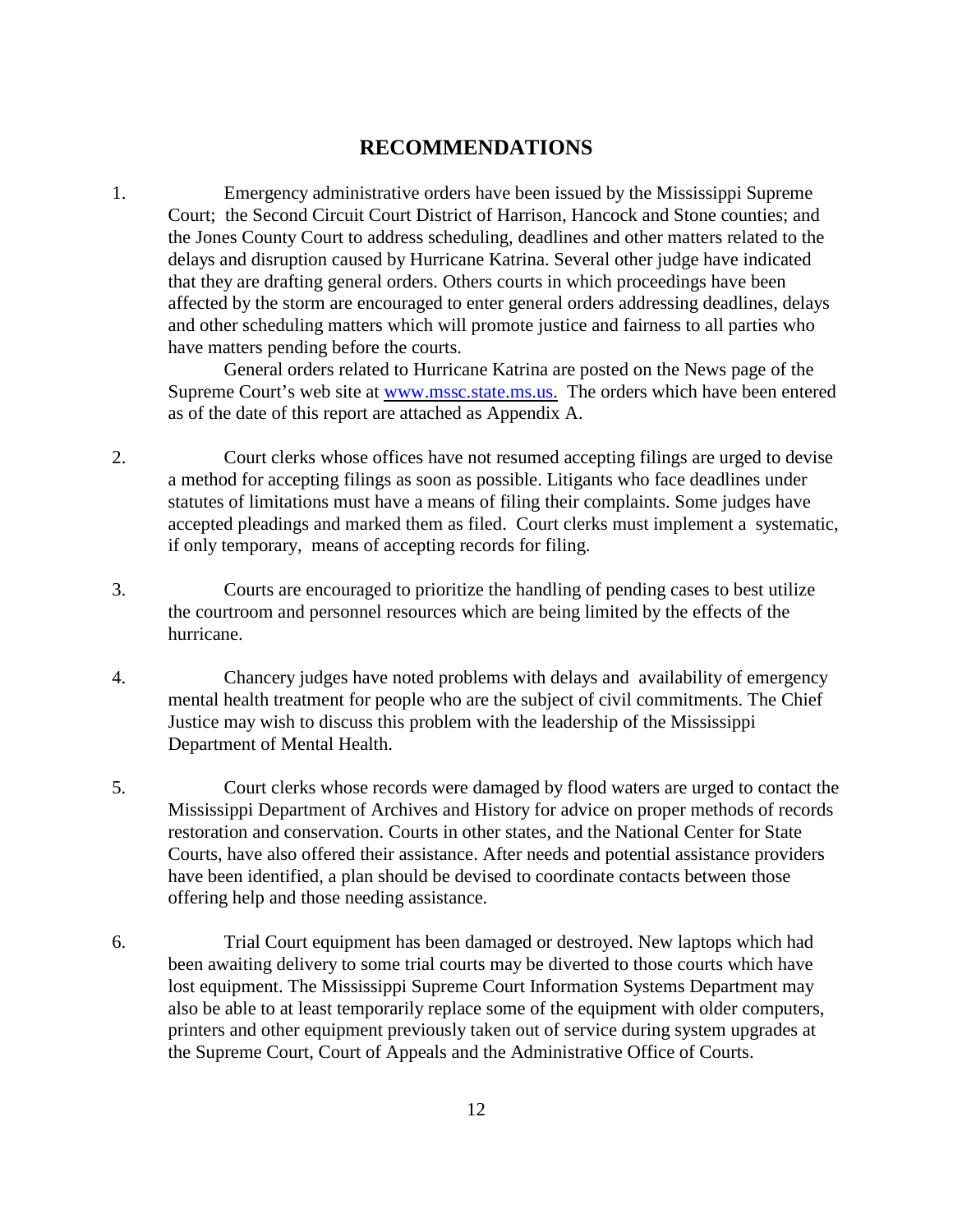7. Attention at this time is focused on meeting the immediate needs which will allow courts to resume orderly business. After those needs are addressed, trial courts should devise a disaster prevention, abatement and recovery plan to address natural disasters and terrorist acts. This may be a long-term project which would include analysis of how courts responded to Hurricane Katrina, what worked and what did not, and where improvements could be made.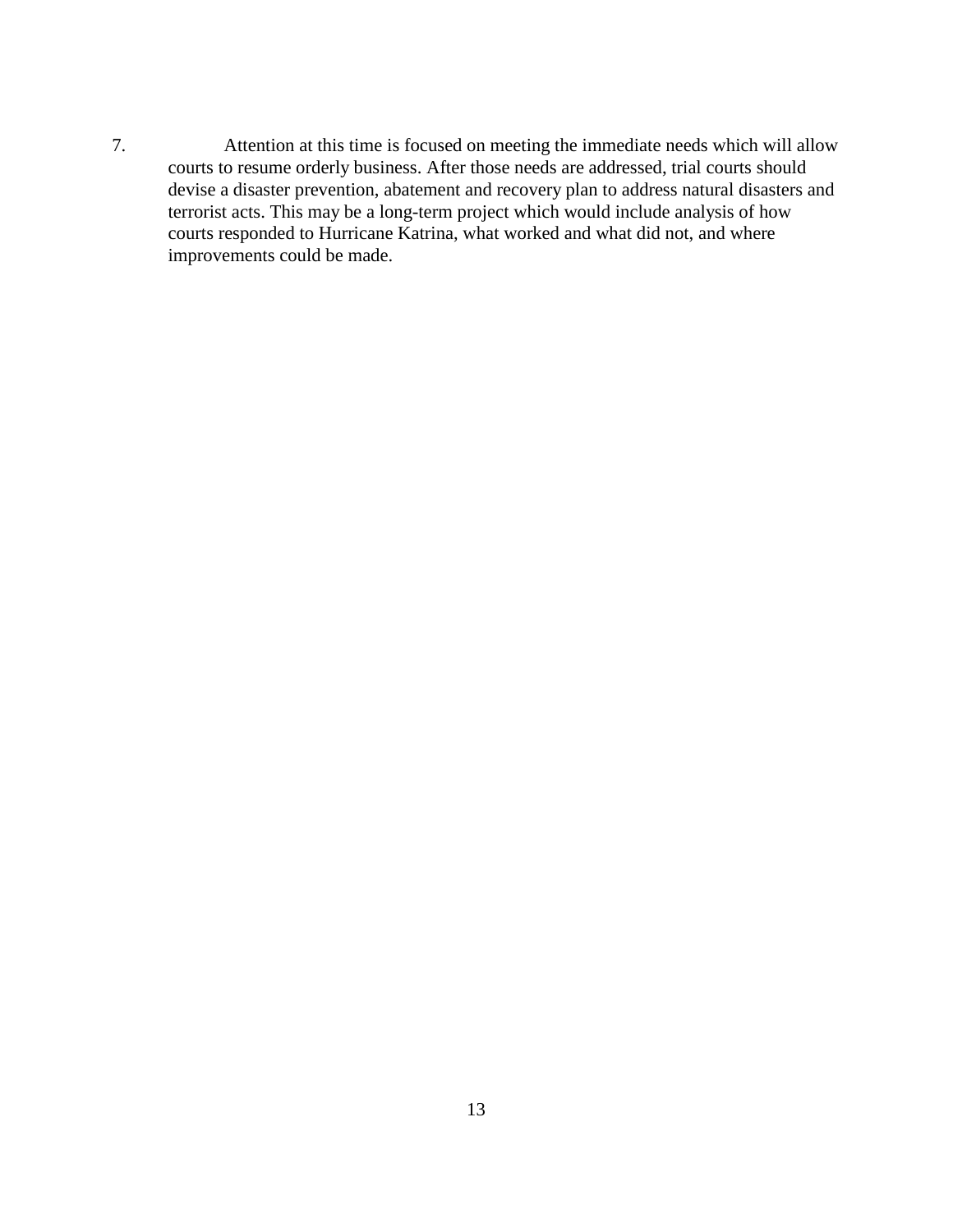## **Appendix A**

## **Exhibit 1.**

Supreme Court order of Sept. 6, 2005 Emergency Procedures Related to Hurricane Katrina's Disruption of Judicial Processes

## **Exhibit 2.**

Supreme Court order of Sept. 7, 2005 Supreme Court Administrative Order closing court and granting additional time for certain filings due while Court closed

## **Exhibit 3.**

Supreme Court order of Sept. 9, 2005 Re: Rules of Professional Conduct Supreme Court authorizes out-of-state attorneys to assist in Mississippi Bar Young Lawyers Division's response to Hurricane Katrina disaster

## **Exhibit 4.**

Second Circuit Court District order of Sept. 9, 2005, filed with Supreme Court Sept. 12, 2005 Emergency Administrative General Order for Harrison, Hancock and Stone Counties

## **Exhibit 5.**

First and Second Judicial Districts of Jones County General Order of Sept. 12, 2005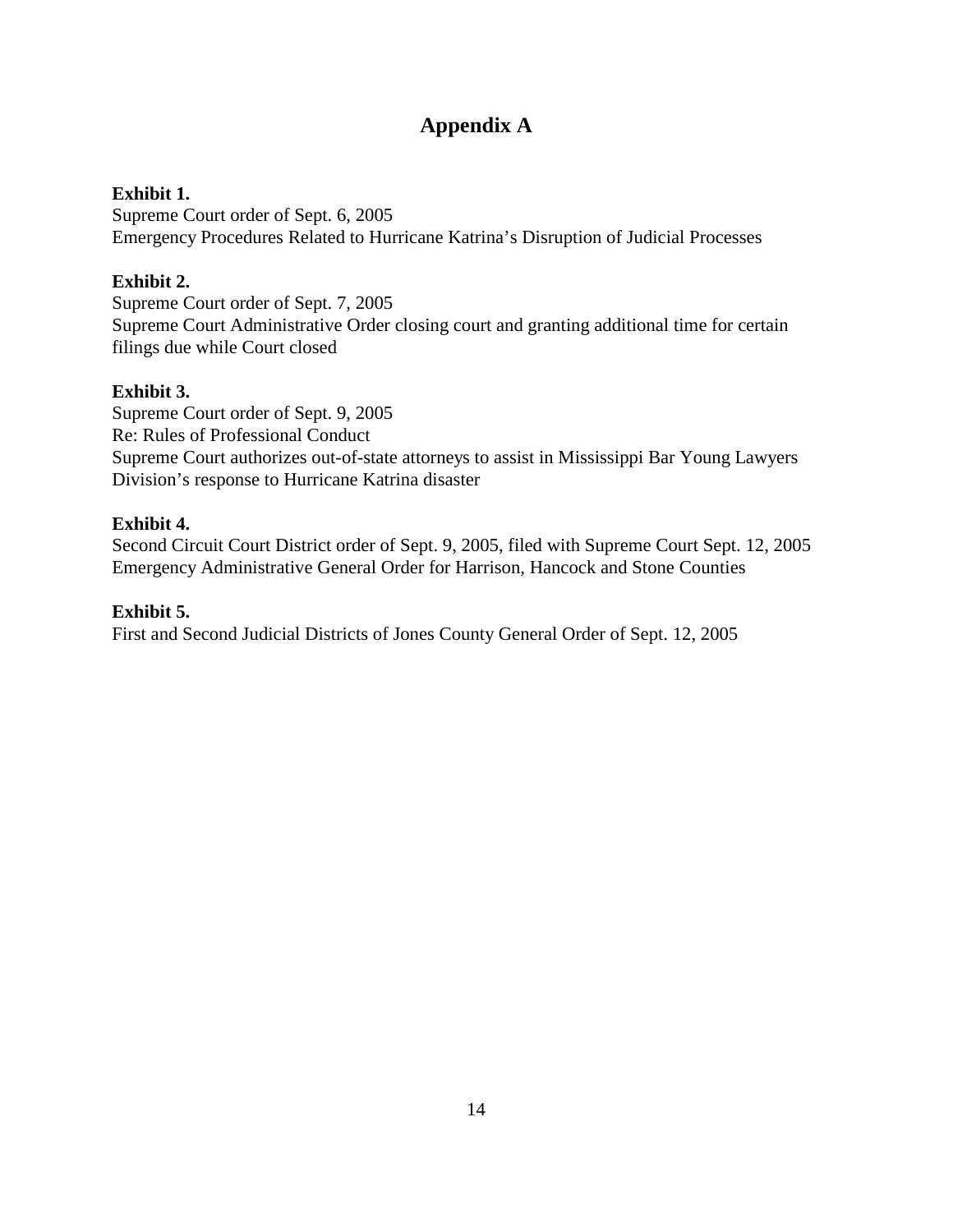# FILED

**SEP 06 2005** 

## **SUPREME COURT OF MISSISSIPPI** NO. 2005-AD-00001

#### **SUPREME COURT CLERK**

## IN RE: EMERGENCY PROCEDURES RELATED TO HURRICANE KATRINA'S **DISRUPTION OF JUDICIAL PROCESSES**

## **EMERGENCY ADMINISTRATIVE ORDER**

On August 29, 2005, Mississippi was struck by hurricane Katrina, a catastrophe of historic proportions. In many counties, the courts and agencies and offices supporting the operation of courts cannot function normally. For that reason, the Supreme Court and the Chief Justice in his capacity as chief administrative officer of all courts in the state find that certain emergency actions as set for hereinafter are required.

All deadlines applicable under the Mississippi Rules of Appellate Procedure or notices of the Clerk of the appellate courts are amended as set forth in this order for emergency extensions and procedures. Notices of deadlines issued by the Clerk of the Supreme Court and the Court of Appeals shall continue to show deadlines applicable under the rules; however, the deadlines under such rules or stated in the notices of the Clerk or orders are modified as follows.

## IT IS THEREFORE ORDERED:

Appellate Courts-Second (Southern) Supreme Court District. For all cases on appeal to the Supreme Court or the Court of Appeals (appellate courts) from trial courts located in the Second (Southern) Supreme Court District as defined in, Miss. Code Ann. Section 9-3-1 (Rev.2002), all deadlines falling on or after August 29, 2005, through October 31, 2005, are extended for 90 days from the due dates set by rules, clerk's notices and orders.

Appellate Courts--Oral Arguments. For appeals from trial courts located in the Second (Southern) Supreme Court District, all oral arguments heretofore set which have not been held are cancelled and shall be rescheduled by the appellate courts respectively.

**Emergency Action by the Trial Courts.** To prevent injustice due to the unusual circumstances caused by hurricane Katrina, as to trial court proceedings in courts located in the Second (Southern) Supreme Court District, (a) the trial courts are hereby authorized to exercise their sound discretion in extending deadlines, rescheduling hearings and trials and any other matters by case specific actions or by general orders; (b) the provisions of M.R.A.P. 2(c) prohibiting extensions of time for taking appeals are suspended through December 1, 2005; and (c) the prohibitions in M.R.C.P. 6(b) against extending the time for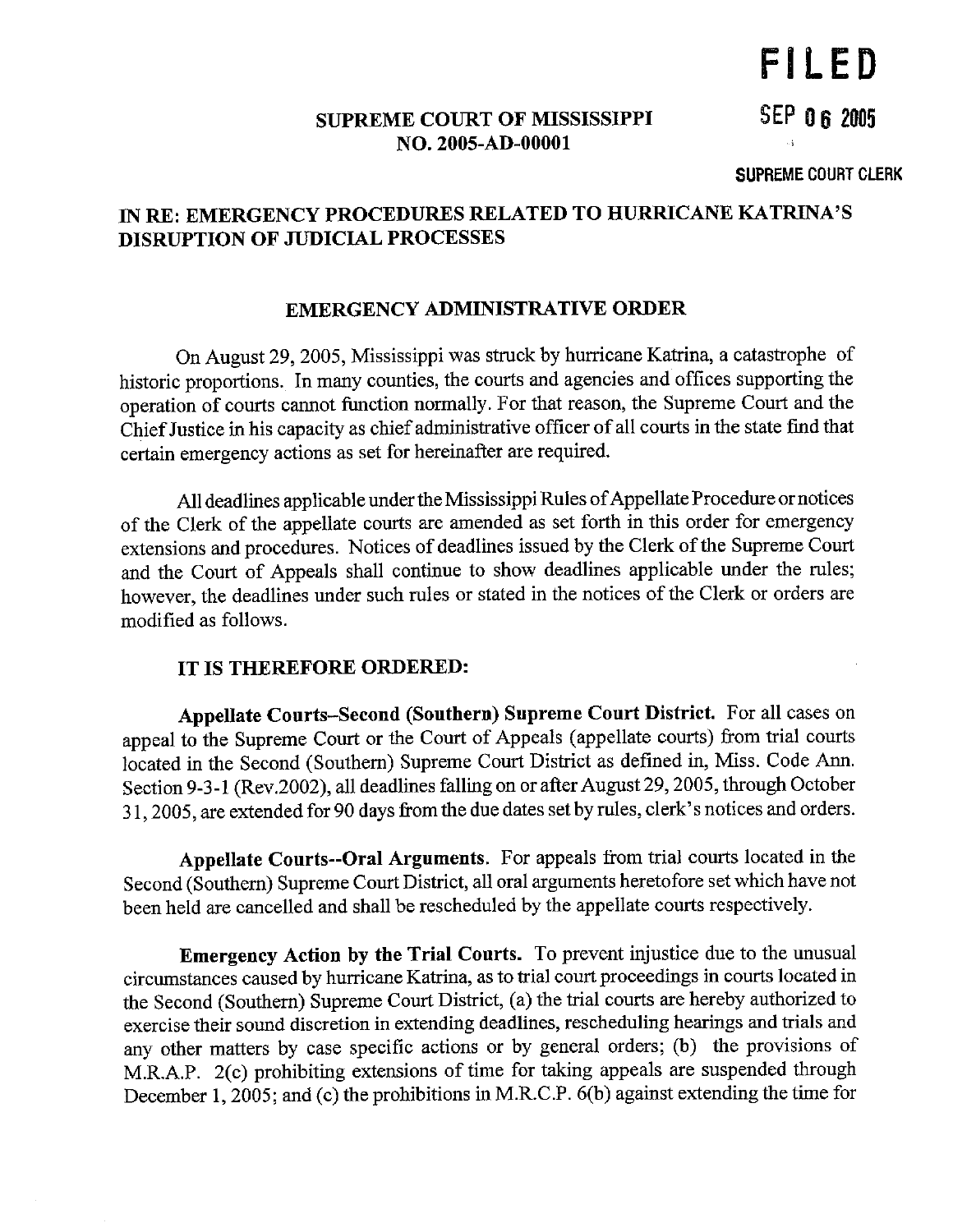taking any action under M.R.C.P. 50(b), 52(b), 59(b), 59(c), 59(e), and 60(b) are suspended through December 1, 2005. General orders by the trial courts shall be forwarded to the Supreme Court for publication.

Statutes of Limitations. The Court lacking the authority to extend statutes of limitations, anything to the contrary in this order notwithstanding, no extension granted or authorized herein shall extend beyond the limitations of action set by statute.

Publication of Orders. This order and all general orders filed with the Supreme Court shall be published on the Court's web site, at http://www.mssc.state.ms.us/Body.htm and otherwise as may be convenient and effective.

This order may be amended, extended or otherwise modified as circumstances dictate. In circumstances where the Supreme Court finds cases require immediate emergency action., the extensions provided for herein may be revoked or vacated.

SO ORDERED, this the  $64$  day of September, 2005 JAMES W. SMITH, JR., CHIEF JUSTICE,

FOR THE COURT

DIAZ, J., NOT PARTICIPATING.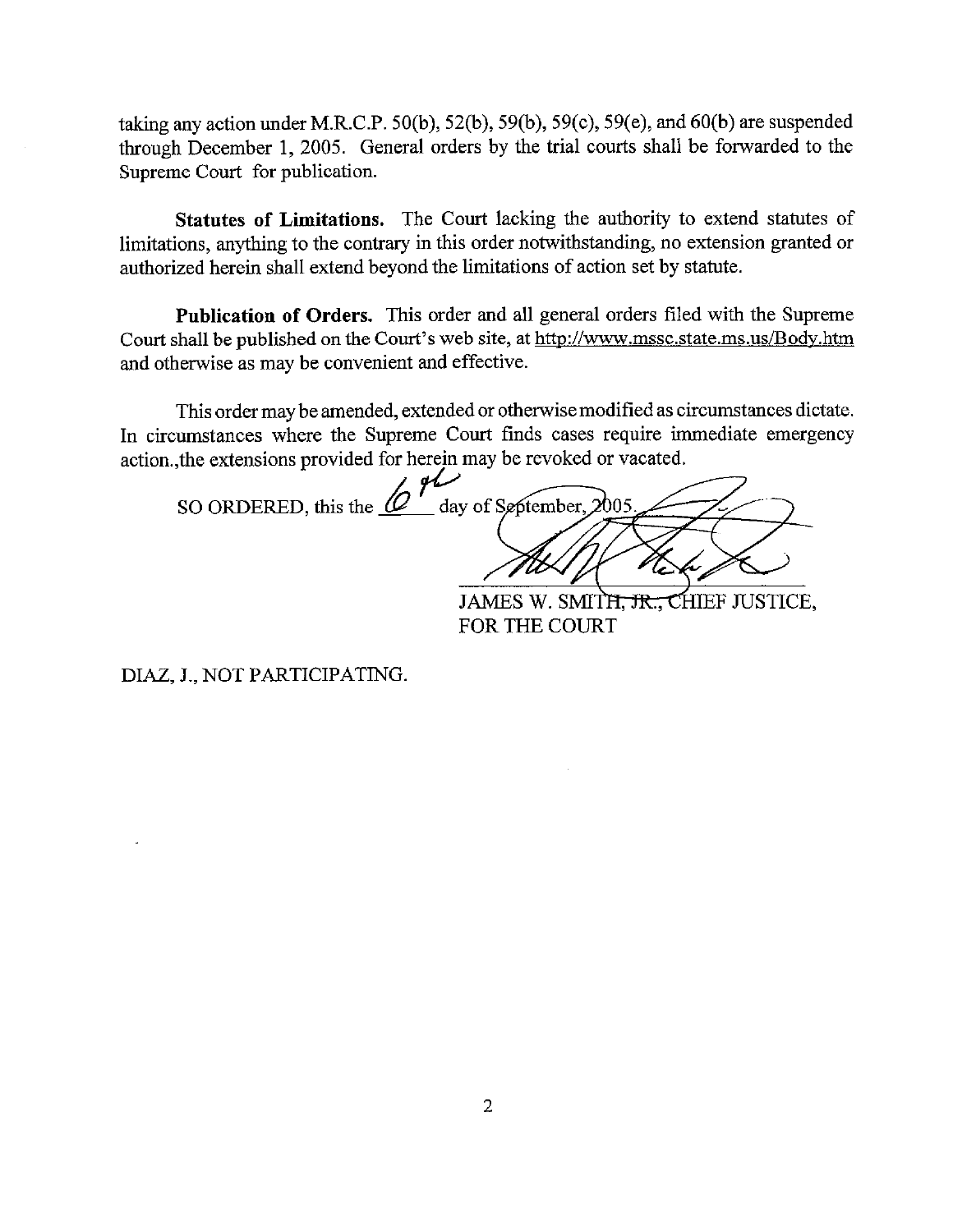## IN THE SUPREME COURT OF MISSISSIPPI

## Administrative Order No. 2005-AP-00001-SCT

#### SUPREME COURT CLERK

#### **ORDER**

WHEREAS, on August 29, 2005 severe weather conditions related to hurricane Katrina made travel hazardous and thereafter the Gartin Building loss utilities on August 30, 2005, August 31, 2005, September 1, 2005 and September 2, 2005, requiring the closing of the Court and the office of the Clerk of the Court and resulting in the Court being unable to receive filings by parties.

The Court finds that due to conditions caused by hurricane Katrina, it is in the interest of justice that the rules relating to the time for filing pleadings and other documents with the Court should be suspended under authority of Mississippi Rules of Appellate Procedure 2(c).

IT IS THEREFORE ORDERED that the office of the Supreme Court ar d of the Clerk of the Supreme Court be closed on Monday, August 29, 2005 at 11:00 a.m. through September 5, 2005.

IT IS FURTHER ORDERED that all items due for filing on Monday, August 29, 2005 through September 6, 2005 that were not addressed in this Court's order of September 6, 2005 shall be due on September 12, 2005 and shall be deemed timely filed.

 $7^{\circ}$ day of September, 2005 SO ORDERED, this, the

JAMES W. SMITH, JR., CHIEF JUSTICE FOR THE COURT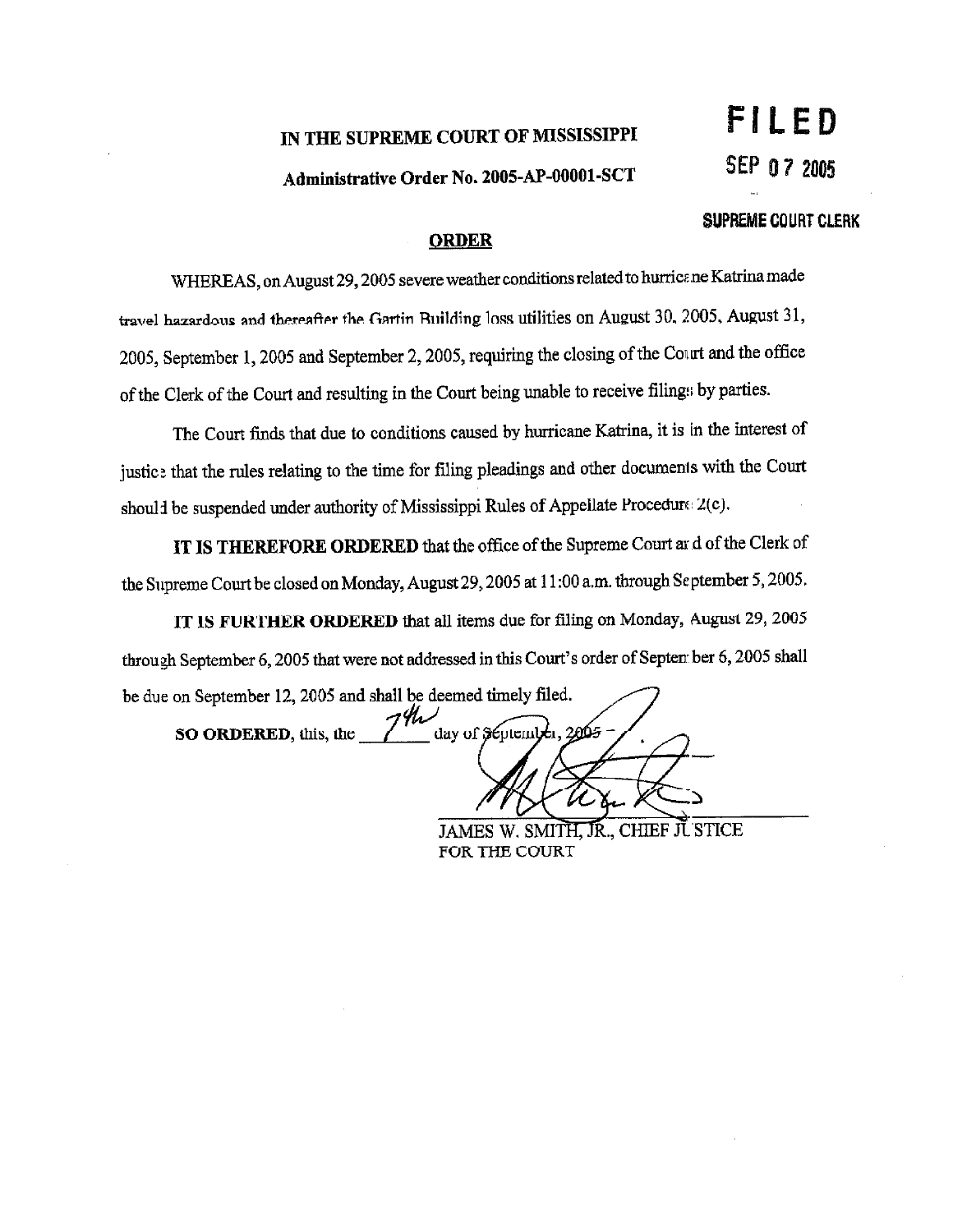**CONDUCT** 

#### IN THE SUPREME COURT OF MISSISSIPPI

#### No. 89-R-99018-SCT

# **RE: RULES OF PROFESSIONAL**

# SEP 0 9 2005

**FILED** 

OFFICE OF THE CLERK<br>SUPREME COURT<br>COURT OF APPEALS

#### **ORDER**

This matter is before the Court, en banc, on the Mississippi Bar's Petition to Permit Attorneys Not Licensed to Practice Law in Mississippi to Provide Emergency Pro Bono Legal Assistance. The petition seeks limited authority for attorneys from other jurisdictions not licensed in Mississippi to render legal assistance to victims of hurricane Katrina through the Mississippi Bar Young Lawyers Division Disaster Legal Assistance Program. Having considered the petition, the Court finds that the extraordinary circumstances faced by the victims of hurricane Katrina require emergency action and that the petition should be granted to the extent set forth herein. Practice authorized by this order is distinguished from and supplemental to practice pro hac vice in courts and agencies regulated under Rule 46 of the Mississippi Rules of Appellate Procedure. Furthermore, legal services authorized hereunder are those services identified and defined in the Agreement Between the American Bar Association on Behalf of Its Young Lawyers Division and Office of Disaster Assistance Programs Federal Emergency Management Agency Concerning Disaster Legal Services.

IT IS THEREFORE ORDERED that attorneys in good standing in sister states of the United States or its territories are authorized to provide temporary emergency pro bono legal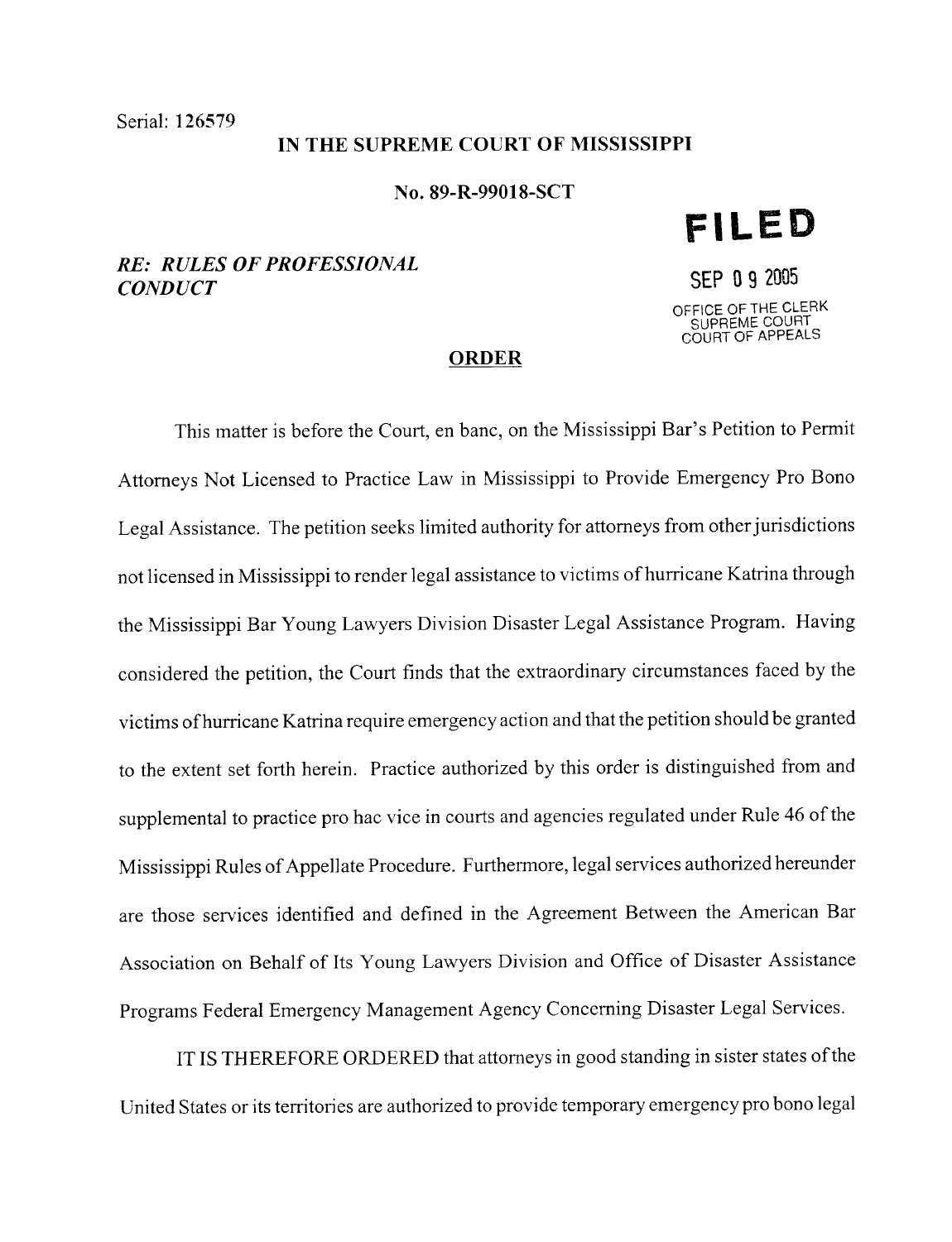assistance to persons residing in Mississippi on August 29, 2005, arising out of or related to rights, remedies, claims, defenses, injury or damages resulting from hurricane Katrina or its aftermath or evacuation pursuant to official warnings regarding hurricane Katrina, but only through the Mississippi Bar Young Lawyers Division Disaster Legal Assistance Program.

IT IS FURTHER ORDERED that attorneys providing services under the authority of

this order shall first present to the Mississippi Bar an affidavit containing the following:

(a) the attorney's full name, firm name, residence address, principal business address, telephone numbers, jurisdiction or jurisdictions in which the attorney is admitted, and bar identification numbers;

(b) affirmation that the attorney is duly licensed and in good standing and authorized to practice law in each stated jurisdiction and that the attorney's license is not subject to suspension or restriction;

(c) affirmation that in performing all services under the authorization of this order, the attorney will be acting as a volunteer for the Mississippi Bar Young Lawyers Division Disaster Legal Assistance Program;

(d) affirmation that all services to be performed will be at no charge or expense to the client;

(e) affirmation that the attorney will abide by the Mississippi Rules of Professional Conduct and consents to jurisdiction of the State of Mississippi for disciplinary action; and

(f) affirmation that the attorney will not undertake to represent any person other than an eligible legal assistance client under the Mississippi Bar Young Lawyers Division Disaster Legal Assistance Program, shall not offer to provide legal assistance in this State to any person or for any matter other than through the program, and shall not hold himself or herself out in this State to be authorized to provide legal services to any person or for any matter other than through the Mississippi Bar Young Lawyers Division Disaster Legal Assistance Program.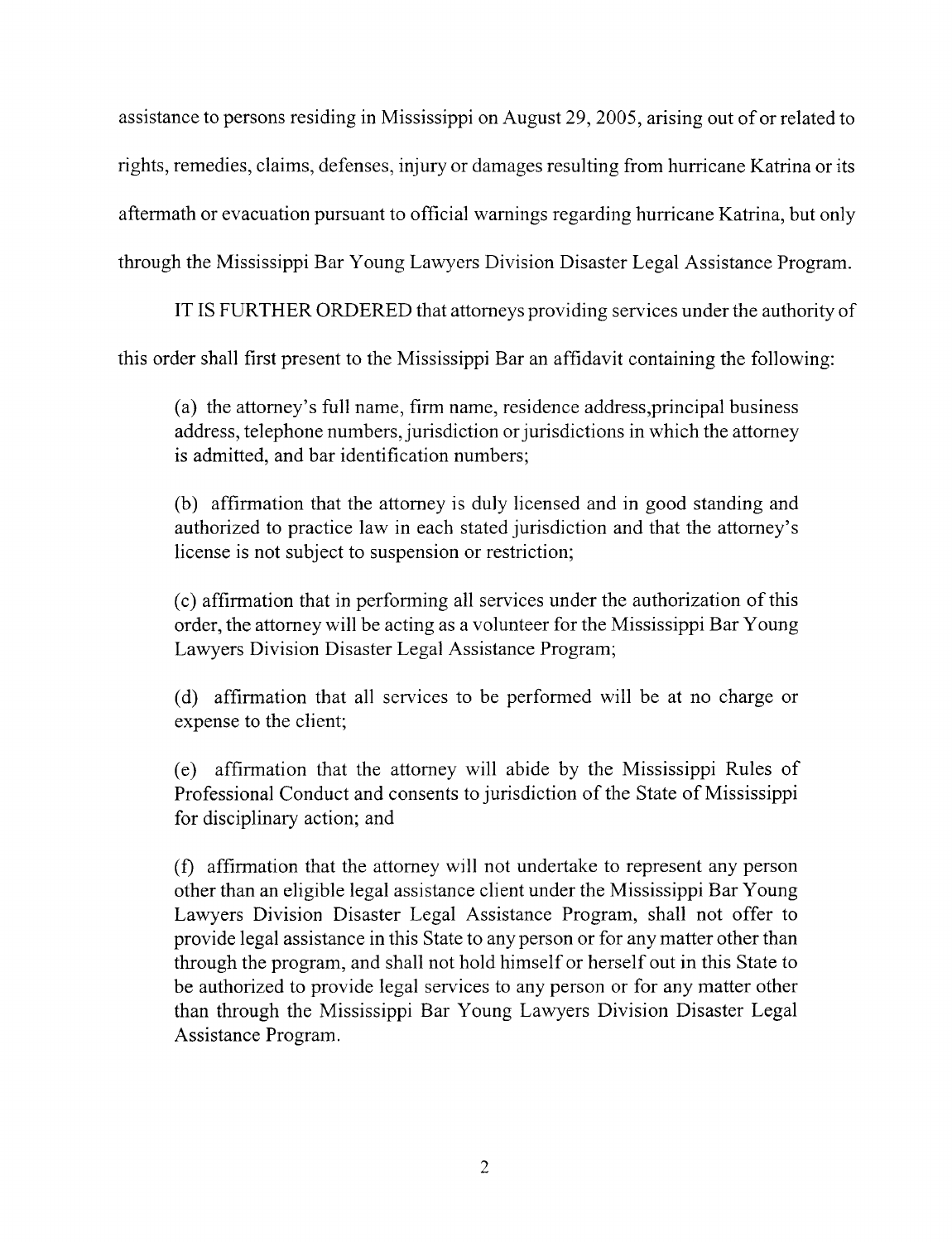IT IS FURTHER ORDERED that upon receipt of any such affidavit from any attorney, the Mississippi Bar may issue to that attorney a certificate identifying that attorney as a participant authorized to offer legal services through the Mississippi Bar Young Lawyers Division Disaster Legal Assistance Program. The Bar shall maintain the affidavits and true copies of all certificates and present them to the Supreme Court upon request of the Clerk of the Court at such time or times as the Clerk may state.

IT IS FURTHER ORDERED that "attorney" as used herein shall extend to individuals, partnerships, associations, professional corporations, limited liability companies and other legal entities recognized by the laws of the State of Mississippi and authorized to provide services hereunder.

IT IS FURTHER ORDERED that attorneys providing services under authority of this order shall not be deemed to be engaged in the unauthorized practice of law as defined by Miss. Code Ann. Section 73-3-55 as amended, the Rules of Professional Conduct, and pertinent case law.

IT IS FURTHER ORDERED that the authorization of those who offer services by this order shall continue until terminated by further order of the Court.

SO ORDERED, this the  $\mathscr{H}$  day of September, 2005.

JAMES W. SMITH, JR., CHIEF JUSTICE, FOR THE COURT

DIAZ, J., NOT PARTICIPATING.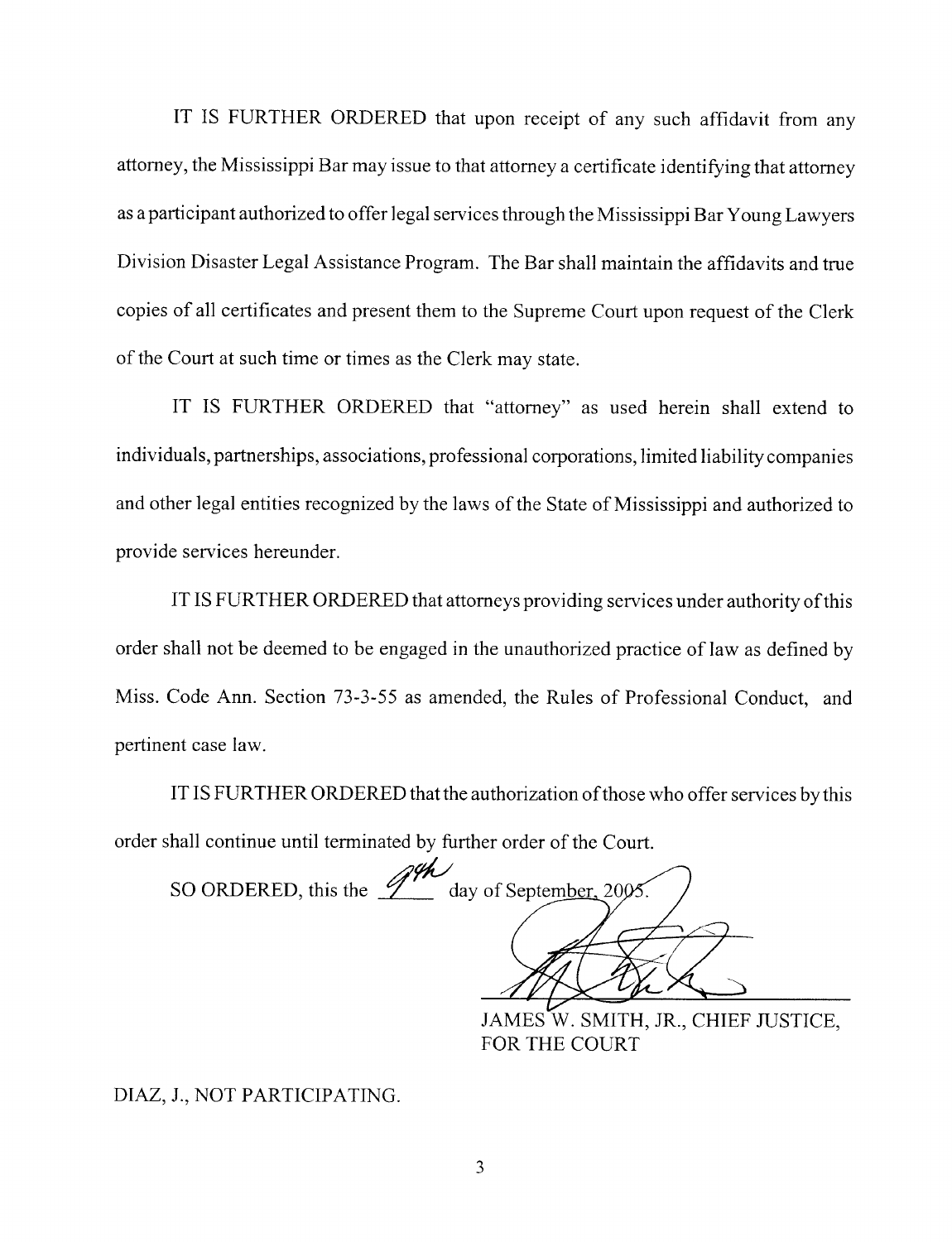07/09/2005 17:13

2288632120

SIMPSON BURDINE MIGS



#### IN THE SECOND CIRCUIT COURT DISTRICT OF STATE OF MISSISSIPPI

HARRISON, HANCOCK AND STONE COUNTIES

PAGE 01  $89 - 49015$ 

SEP 0 9 2005

**SUPREME COURT CLERK**  $4449/12/05$ 

#### EMERGENCY ADMINISTRATIVE GENERAL ORDER

On August 29, 2005, Hurricane Katrina struck the Mississippi Gulf Coast and surrounding areas resulting in unprecedented damage, destruction and loss of life. The Circuit Courts, offices and supporting agencies are at the present, incapable of performing normally, thus, requiring an emergency general order to prevent injustice and to protect the fairness and integrity of the trial courts, members of the bar, litigants, and the general public.

#### IT IS THEREFORE ORDERED:

- 1. That all motions and corresponding deadlines pursuant to MRCP 7-16 and UCCCR Rule 4.03 are suspended until October 31, 2005 or until further Order of the Court.
- 2. All discovery practices and deadlines pursuant to MRCP 26-37 and UCCCR 4.04 and 9.04 are suspended until October 31, 2005 or until further Order of the Court.
- 3. All Motions, Trials, and Hearings set between August 29, 2005 and October 31, 2005, matters requiring an official record are continued and shall be rescheduled by the Court Administrator as soon as is practical.
- 4. All deadlines for appeals to Circuit Court from Justice Court, County Court or Administrative Agencies are suspended until October 31, 2005 or until further Order of the Court.
- 5. Statute of Limitations. No extensions granted or authorized herein shall extend beyond the limitations of actions set by Statute.
- 6. The Circuit Court may by Order exercise such discretion in extending deadlines, rescheduling hearings and trials, and other matters and grant such other relief as circumstances require and allowed by law.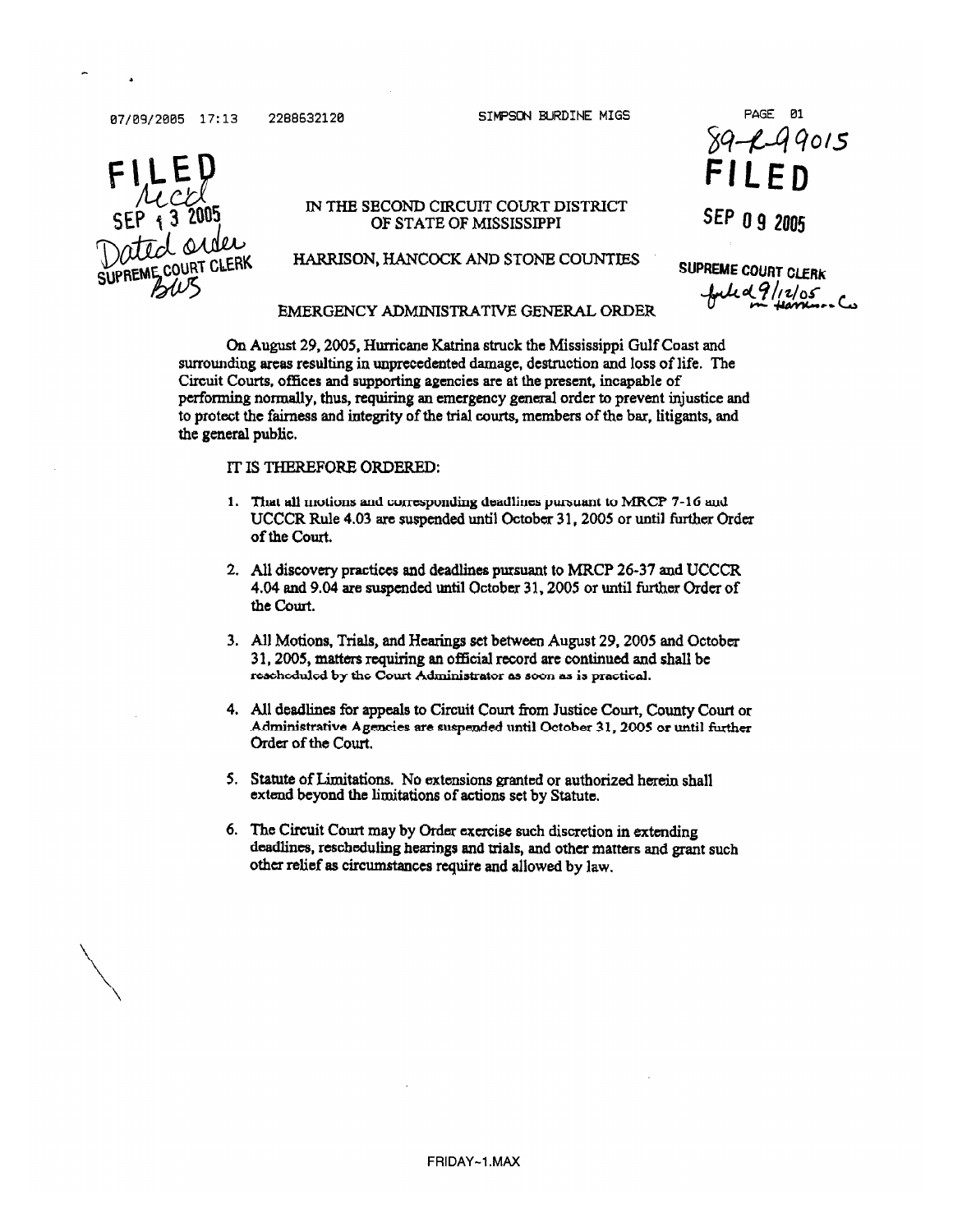7. This General Order shall be filed with the Supreme Court and published on the Courts web site at http://www.mssc.state.ms.us/body.htm and filed with the Circuit Clerks of Harrison, Hapcock and Stone Counties.

SO ORDERED this the day of September, 2005.

Kosta N. Vlahos, Senior Circuit Judge

Jerry O. Terry, Circuit Judg

isn en B. Simpson, Circuit Judge

Roger T. Clark. Circuit Judge